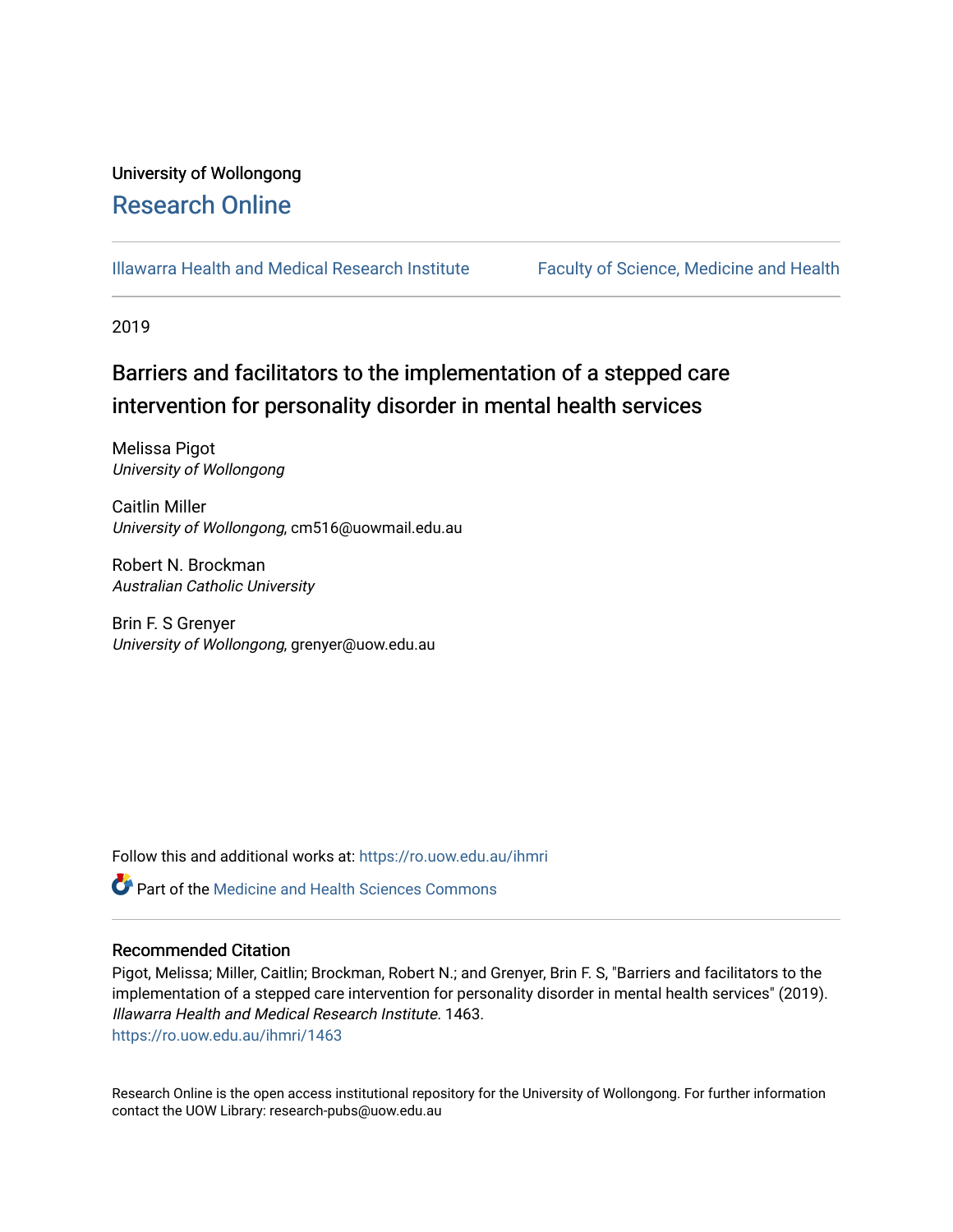## Barriers and facilitators to the implementation of a stepped care intervention for personality disorder in mental health services

## Abstract

Background: Individuals with personality disorders-particularly borderline personality disorder-are high users of mental health treatment services. Emergency service responses often focus on crisis management, and there are limited opportunities to provide appropriate longer term evidence-based treatment. Many individuals with personality disorders find themselves in a revolving cycle between emergency departments and waiting for community treatment. A stepped care approach may help to triage clients and allow access to interventions with minimal client, clinician and system burden. This study aims to understand the facilitators and barriers to real-world implementation of a stepped care approach to treating personality disorders. Methods: Managers and clinicians of health services engaged in implementation were interviewed to obtain accounts of experiences. Interviews were transcribed and thematically analysed to generate themes describing barriers and facilitators. Results: Participants identified personal attitudes, knowledge and skills as important for successful implementation. Existing positive attitudes and beliefs about treating people with a personality disorder contributed to the emergence of clinical champions. Training facilitated positive attitudes by justifying the psychological approach. Management support was found to bi-directionally effect implementation. Conclusions: This study suggests specific organizational and individual factors may increase timely and efficient implementation of interventions for people with personality disorders.

## **Disciplines**

Medicine and Health Sciences

## Publication Details

Pigot, M., Miller, C. E., Brockman, R. & Grenyer, B. F. S. (2019). Barriers and facilitators to the implementation of a stepped care intervention for personality disorder in mental health services. Personality and Mental Health: multidisciplinary studies from personality dysfunction to criminal behaviour, 13 (4), 230-238.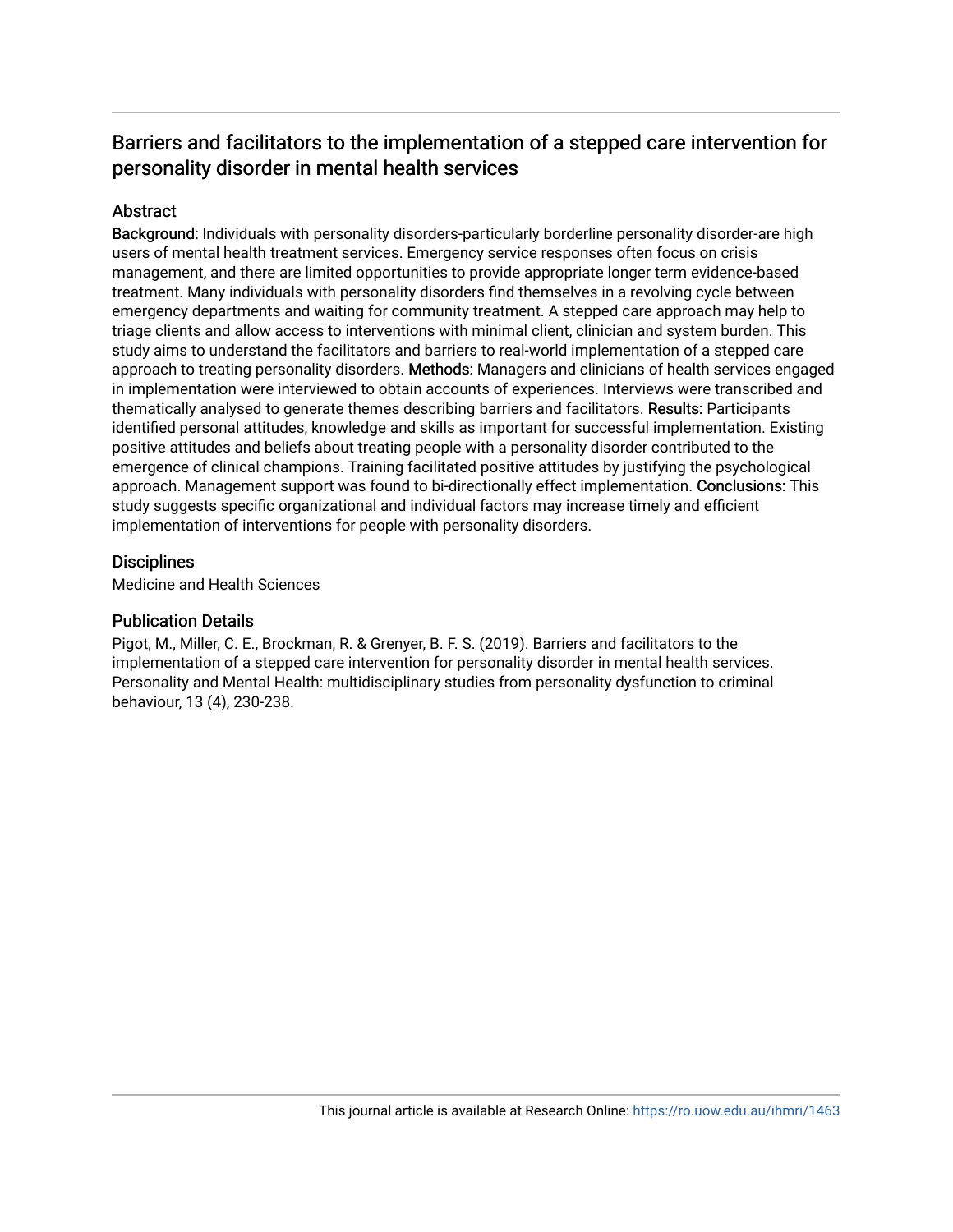**Research article title**: Barriers and facilitators to the implementation of a stepped care

intervention for personality disorder in mental health services

Authors: Melissa Pigot<sup>1</sup>, Caitlin E. Miller<sup>2</sup>, Robert Brockman<sup>3</sup>, Brin F. S. Grenyer<sup>4</sup>

<sup>1</sup> School of Psychology, University of Wollongong, Australia. Email: [mpigotclinicalpsychologist@gmail.com](mailto:mpigotclinicalpsychologist@gmail.com)

2 School of Psychology and Illawarra Health and Medical Research Institute, University of Wollongong, Australia. Email: [millerc@uow.edu.au](mailto:millerc@uow.edu.au)

<sup>3</sup> Institute for Positive Psychology and Education, Australian Catholic University, Australia. Email: [robert.brockman@acu.edu.au](mailto:robert.brockman@acu.edu.au)

<sup>4</sup> School of Psychology and Illawarra Health and Medical Research Institute, University of Wollongong, Australia. Email: [grenyer@uow.edu.au](mailto:grenyer@uow.edu.au)

**Corresponding Author:** Professor Brin F.S. Grenyer, School of Psychology, University of Wollongong, NSW 2522, Australia.

Email: grenyer@uow.edu.au Phone:  $+61 2 42213474$  Fax:  $+61 2 42683591$ 

## **Disclosures and acknowledgements:**

Project Air Strategy is supported by the NSW Ministry of Health (#HEC10/371). The funding body provided the authors with access to collect the data, however, had no role in the design, data analysis, or preparation of the manuscript. The funding body gave approval for the manuscript to be published.

**Word count:** 3024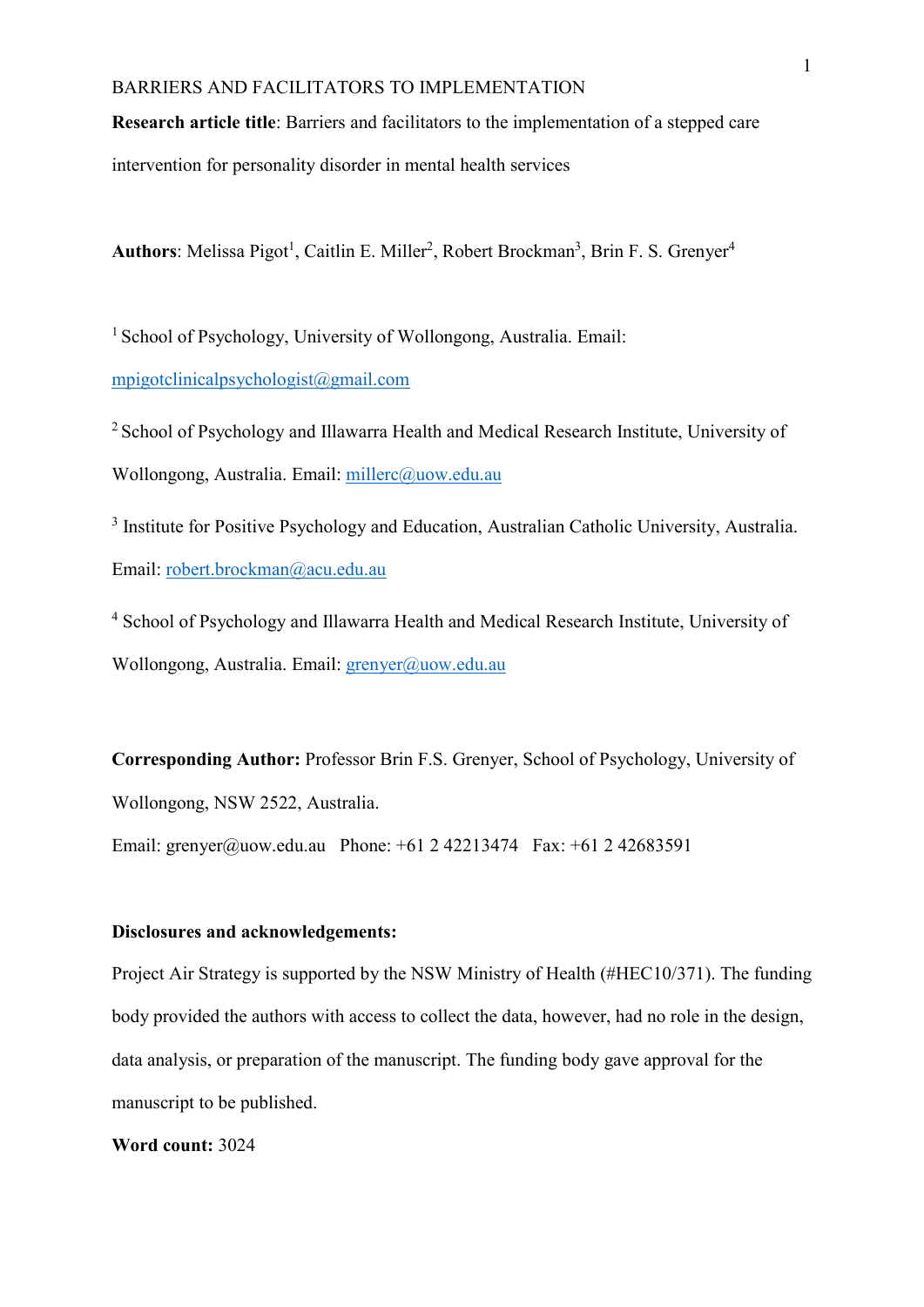Barriers and facilitators to the implementation of a stepped care intervention for personality disorder in mental health services

#### **Abstract**

**Background:** Individuals with personality disorders – particularly borderline personality disorder (BPD) – are high users of mental health treatment services. Emergency service responses often focus on crisis management and there are limited opportunities to provide appropriate longer term evidence-based treatment. Many individuals with personality disorders find themselves in a revolving cycle between emergency departments and waiting for community treatment. A stepped care approach may help to triage clients and allow access to interventions with minimal client, clinician, and system burden. This study aims to understand the facilitators and barriers to real-world implementation of a stepped-care approach to treating personality disorders.

**Methods**: Managers and clinicians of health services engaged in implementation were interviewed to obtain accounts of experiences. Interviews were transcribed and thematically analysed to generate themes describing barriers and facilitators.

**Results:** Participants identified personal attitudes, knowledge and skills as important for successful implementation. Existing positive attitudes and beliefs about treating people with a personality disorder contributed to the emergence of clinical champions. Training facilitated positive attitudes by justifying the psychological approach. Management support was found to bi-directionally effect implementation.

**Conclusions:** This study suggests specific organisational and individual factors may increase timely and efficient implementation of interventions for people with personality disorders. **Keywords***:* implementation, personality disorders, evidence based practice, stepped care, borderline personality disorder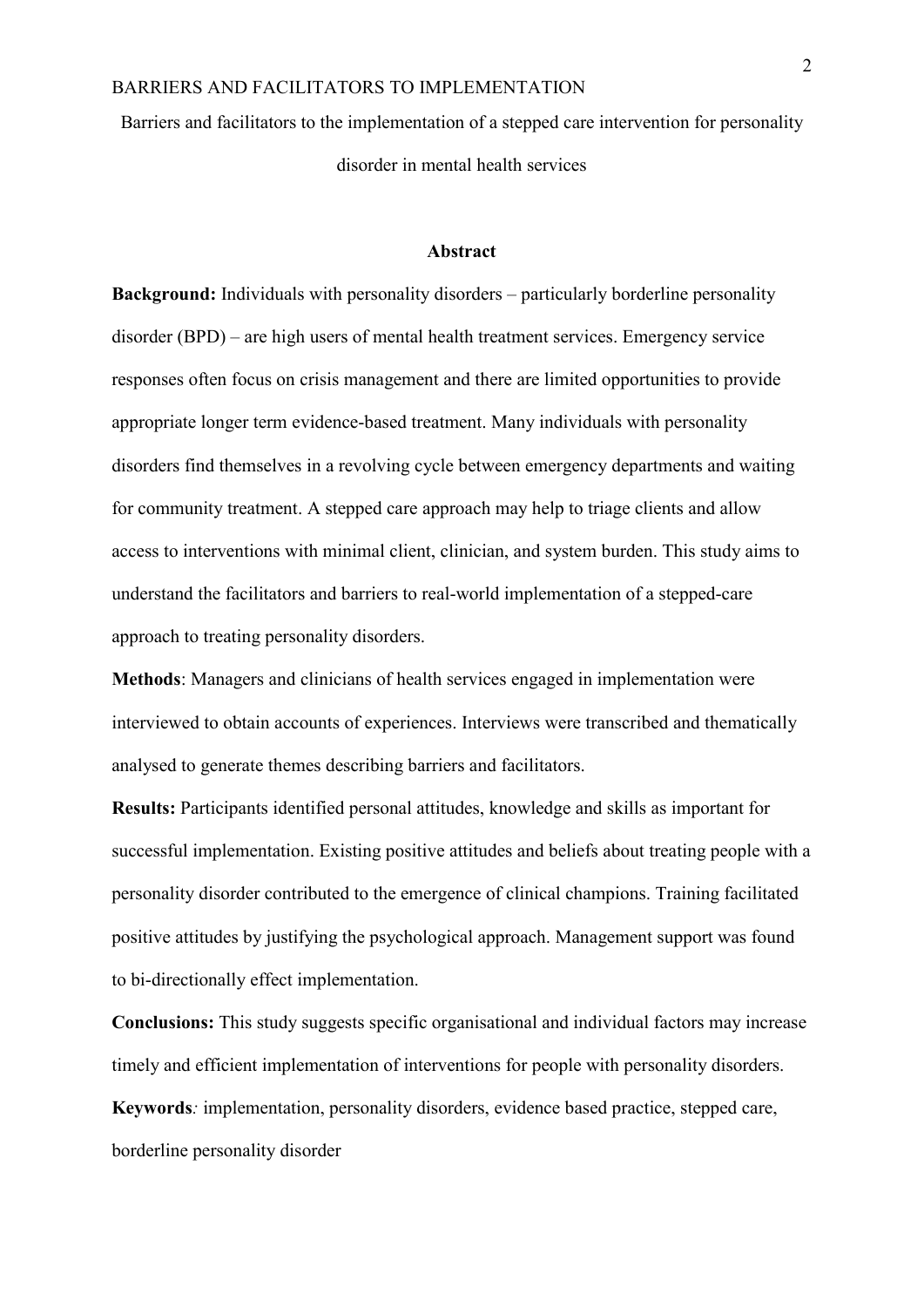Personality disorders are of high prevalence in the general population (1, 2) and in mental health settings (3-6). Borderline personality disorder (BPD) is characterised by an instability of emotions, self-concept, and relationships (7). Individuals with personality disorders are high users of mental health treatment services  $(8, 9)$  and often present in crisis to emergency departments (6, 10). However, inpatient admissions may have iatrogenic effects (11) and have a high economic burden (12). An alternative treatment approach is needed for people with personality disorder presenting in crisis (13). Long-term outpatient treatment has the best evidence for recovery from personality disorder (14), however, in budget-, time-, and resource-constrained services, the opportunity to provide evidence-based treatments can be limited (15). The reality for many mental health services is individuals with personality disorder being involved in a revolving cycle between emergency departments in crisis, or sitting on long waiting lists for treatment and attempting to manage intense emotional experiences in the interim alone. Further, individuals experiencing BPD report they need interventions which support both symptomatic remission and functional abilities (16, 17). There is a need for interventions which focus on the individual need for the client and provide care in the space between crisis management and long-term treatment.

A possible solution to this revolving door cycle and differential needs of clients is a stepped care approach. Stepped care approaches are an evidence-based, staged system comprising a hierarchy of interventions, from the least to the most intensive, matched to the individual's needs (18, 19). Given the heterogeneity of personality disorder presentations and the high variability in outcomes, a model of stepped care within community health systems may be able to better account for clients who need minimal intervention for recovery (20). Our approach to stepped care involved a whole of service re-design so that staff working at all levels of acuity were implementing evidence based approaches, with an initial focus on care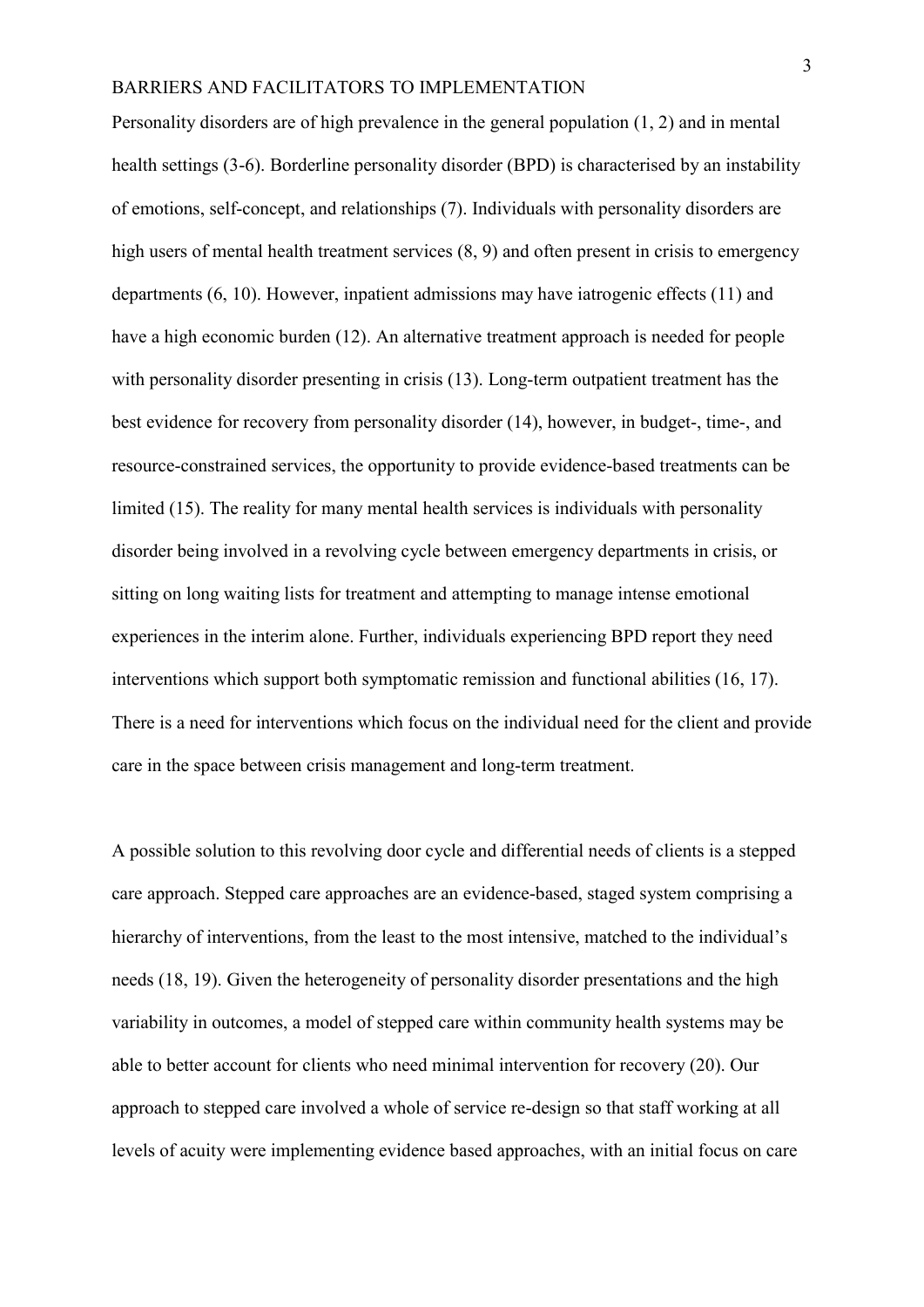planning within specific personality disorder stepped clinics, to support reducing suicide rates (21), emergency department presentations (22) and increase compliance with follow up (23).

We have evaluated this stepped care approach in a cluster randomised controlled trial in mental health settings for personality disorder presentations (24). The stepped-care model followed three processes; intake, brief intervention (25), and the option of psychological therapy in the community. The whole of service approach centred on a relational model, and was informed by relevant clinical practice guidelines (19, 26, 27). In the site where the stepped-care intervention was implemented, there was a 22% reduction in presentations to emergency departments over the eighteen month follow-up period and a significantly larger reduction in days spent in inpatient wards. While this work provides early indication of intervention success, it is also crucial to evaluate the process of implementation and modify as necessary.

A pressing issue in mental health care is the gap between empirically based treatment and treatments provided to clients in typical care settings (28). One strategy for successful implementation includes identifying barriers that may hinder implementation progress and strengths that increase effective implementation (29). The purpose of the current study is to explore the barriers and facilitators towards implementing a stepped-care intervention for personality disorder presentations in mental health settings. The experience of clinicians and managers implementing the approach were studied using qualitative methods to understand factors impacting implementation.

#### **Method**

The study reporting is informed by the Standards for Reporting Qualitative Research (30).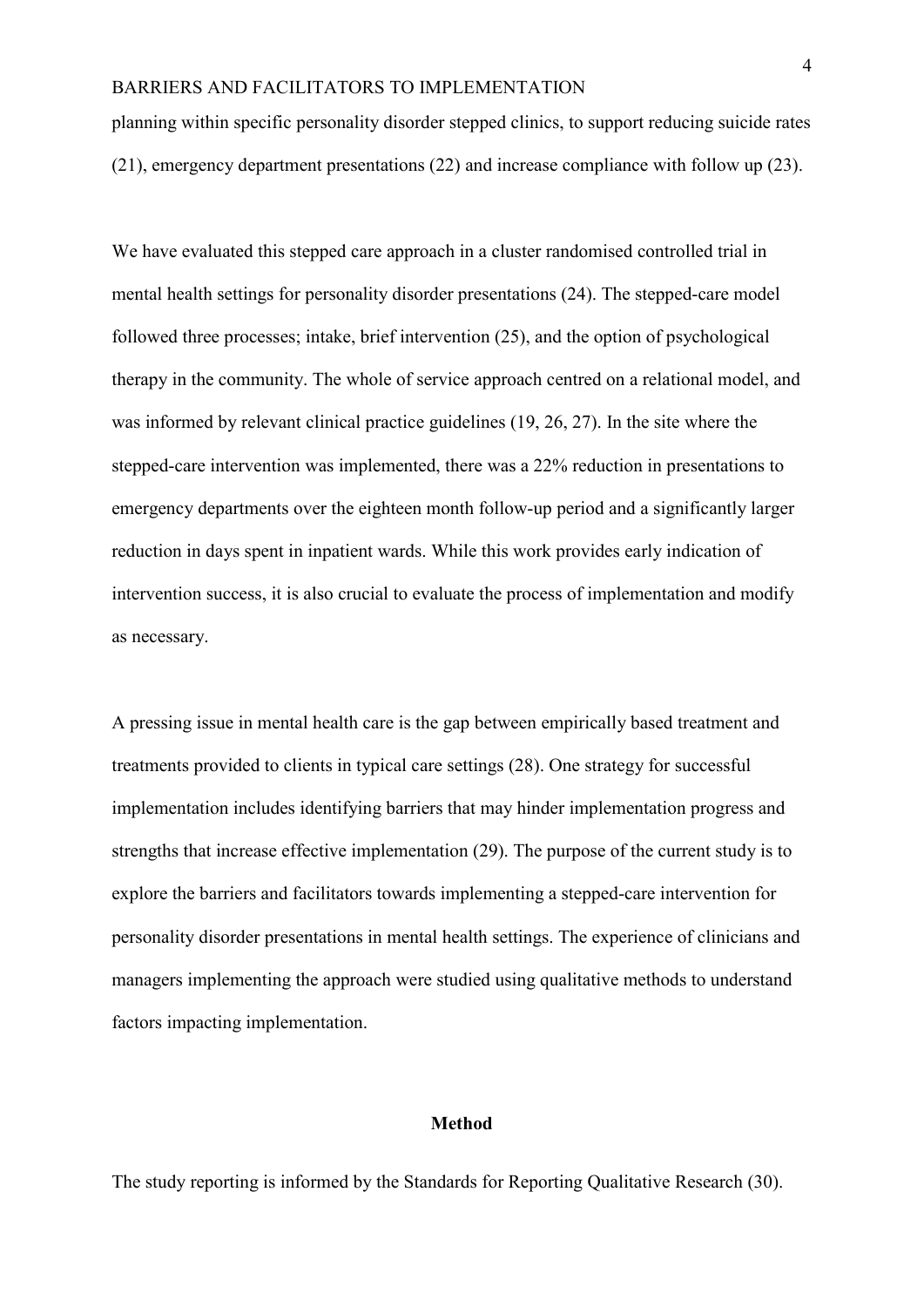#### **Design**

In order to gain an in-depth understanding of experiences an interpretive phenomenological design (IPA) was adopted (31). Data was collected by individual semi-structured interview. The interview was developed by researchers and included open-ended questions reflecting topics related to implementation. Interviews were conducted by researchers who were independent of the clinical services provided in the health service sites.

### **Setting**

The health care system in this study was a publically funded open access provider of health and medical services to the community in a large catchment area. Initially the area was divided equally into an implementation and a treatment as usual (control) area and matched based on size of the population and services provided. Once the treatment as usual area had been studied, it also implemented the model. Thus there were two study areas that formed the total implementation sample of study. Details of clinical outcomes have been previously published (24).

### **Participants**

Purposeful sampling was used to identify key stakeholders involved in multiples aspects of implementation (32). Participants were mental health clinicians and managers actively involved in the intervention. Forty-six potential participants were contacted and 21 participants completed the interview, consisting of 13 clinicians, seven managers, and one individual who acted across both roles. In the final sample, 52.4% of participants were female ( $n = 11$ ) with an average of 5.5 years ( $SD = 4.6$ , *range* = 1-15) of experience in their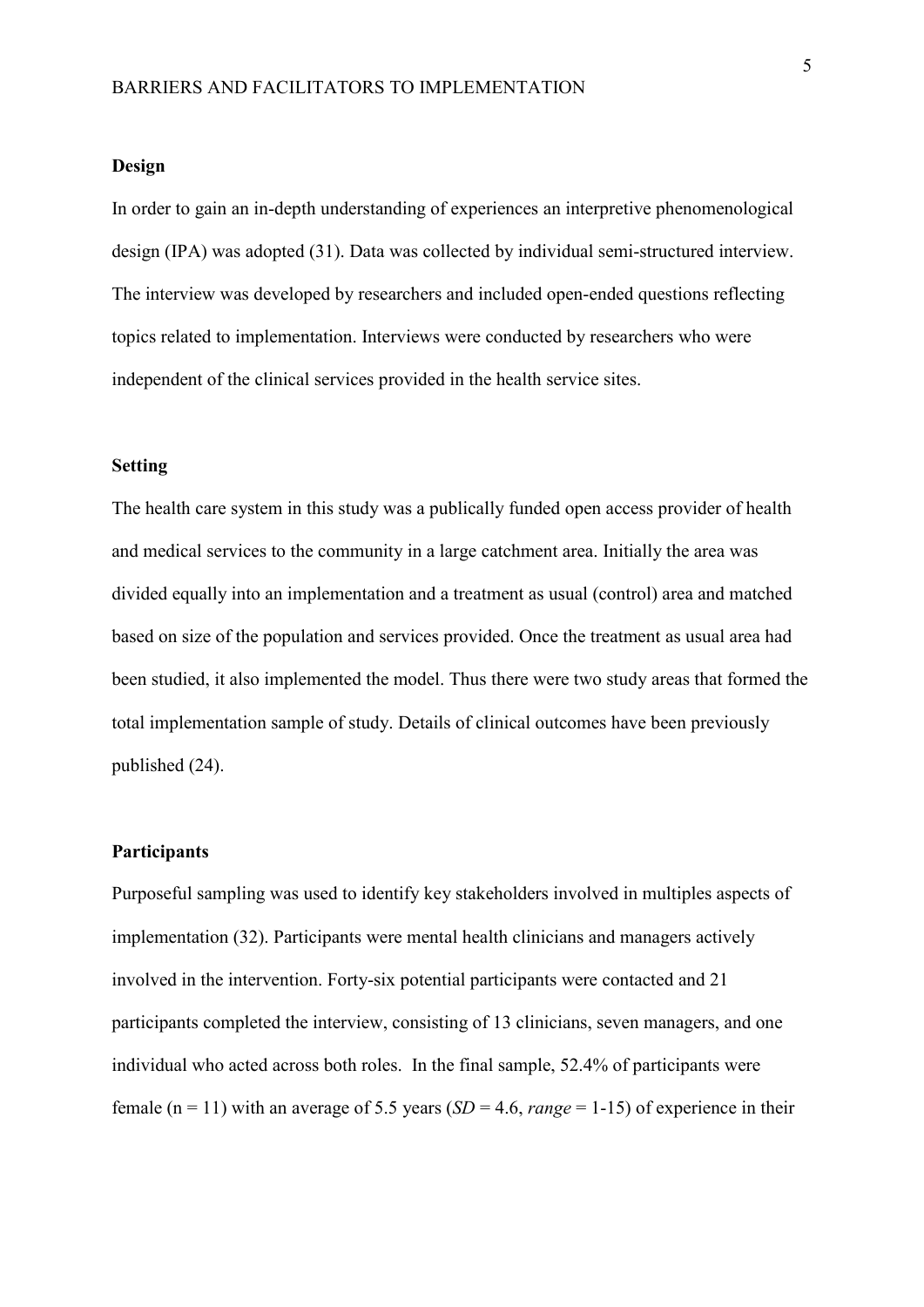current role. For seventeen participants who provided their age, mean age was  $39.5$  (SD = 9.7). Participant details were de-identified for confidentiality.

## **Procedure**

Participants provided written informed consent following approval of the research protocol by the local Institutional Review Board. Interviews were audio recorded and transcribed verbatim. Interviews were conducted over 2011-12 when sites had been implementing the intervention for eighteen months. The interview included questions regarding overall success of implementation, in addition to perceived barriers and facilitators to the intervention.

#### **Data Analysis**

Interviews were recorded, transcribed verbatim and entered into NVivo 10 for analysis (33). IPA was used to understand individual experiences and transcriptions were thematically analysed (31, 34). Researchers became immersed in the data prior to coding, then initial codes were generated and codes were collated into common themes. Following this, metathemes and subthemes were defined and named. Three transcripts, representing over 10% of the data were coded by two independent raters and discrepancies were discussed until agreement was reached. Remaining transcripts were independently rated. The success of implementation was also rated categorically by researchers. The findings were then tested against a number of informants to validate the results with no further changes made.

## **Results**

Demographic and clinical variables of the sample were collected during interviews and are presented in Table 1. Most clinicians interviewed were trained psychologists or practitioners actively involved in delivering the intervention.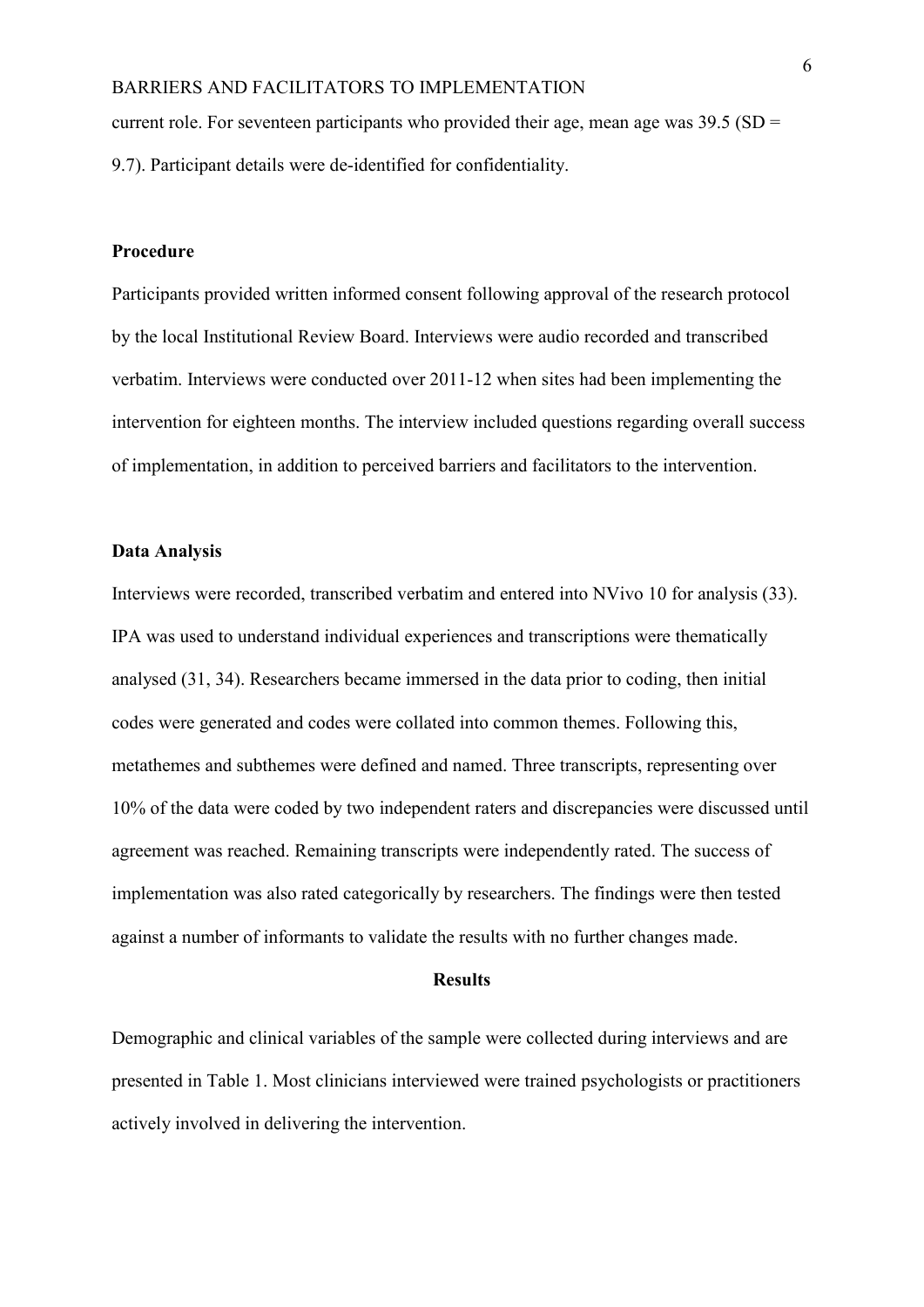Table 1

*Demographic and Clinical Variables of Participants (N=21)*

#### *Experiences of Overall Success of Implementation*

There were five groupings of clinicians across the study area. Following descriptions by clinicians and managers, two groups were rated 'moderate implementation' (some evidence of implementation with limited integration) and three rated 'good implementation' (evidence the intervention was accepted as a core practice and was routinely used). For convenience we have pooled these together and labelled them 'site 1' (moderate implementation) and 'site 2' (good implementation) in reporting. Table 2 displays typical descriptions of implementation success for each category.

#### Table 2

*Statements from Participants on their Perception of Implementation Success*

#### **Thematic analysis**

Six dominant themes emerged from the data in relation to barriers and facilitators of the intervention. These themes spanned across both individual and organisational factors.

## *Training*

Training was used to increase knowledge and skills of mental health clinicians about personality disorders and their treatment specific to the stepped intervention. Participants' responses identified four subthemes impacting implementation.

#### Validation of psychotherapeutic approach

Participants reported training justified a psychotherapeutic treatment approach. One practitioner reported that "*by having that specialist training and by having that support*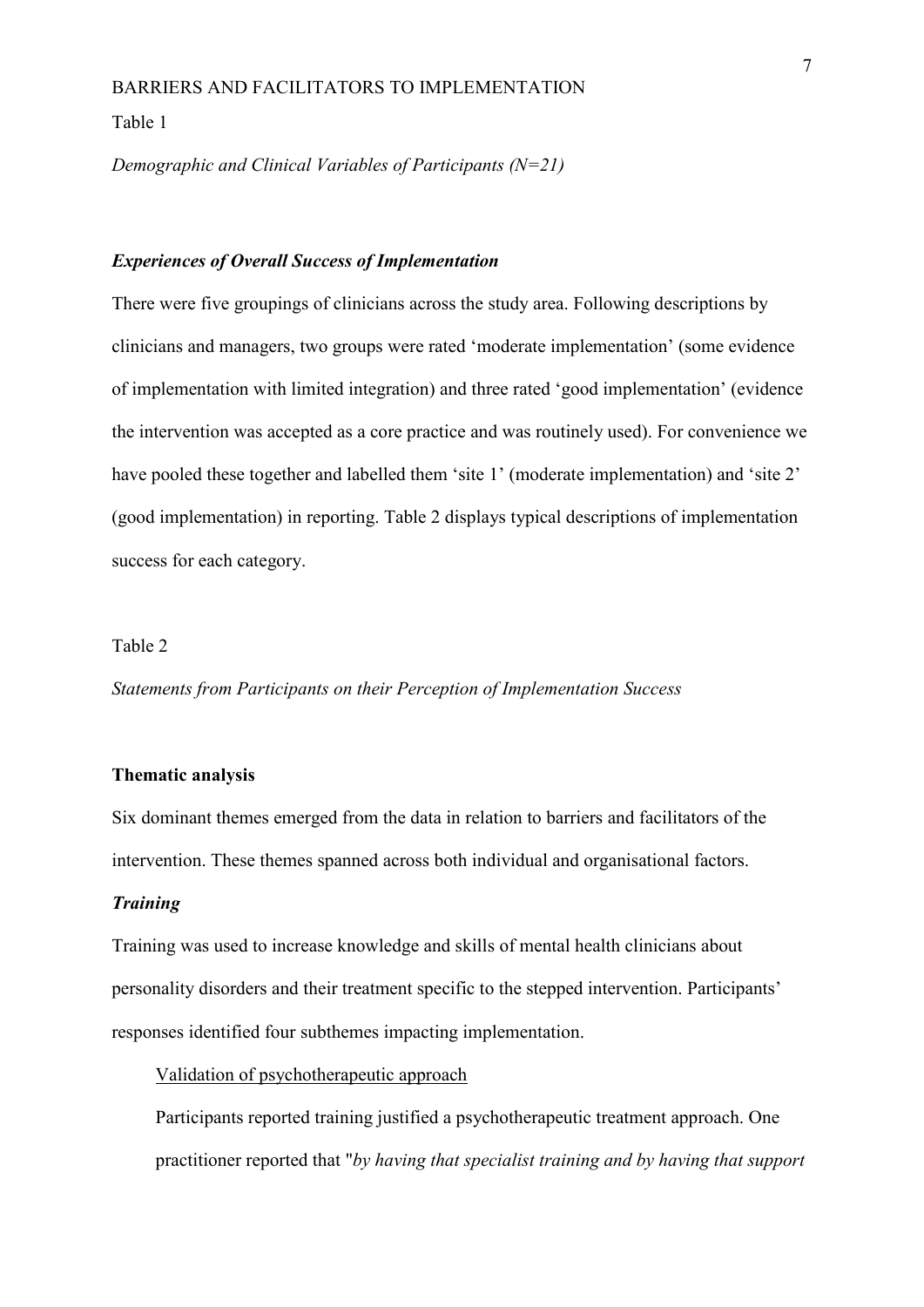*from the – from the project, it's kind of like it's given us the justification to work like this… being the psychologists in a team"* [14\_C]

Engagement and attitudes towards working with the personality disorder population Training increased awareness of effective therapies with the potential to reduce stigma. Participants also noted a barrier to implementation was lack of engagement by key medical staff. One participant described "*a little bit of a battle to I think, shift some of the thinking of some medical staff.... some of the difficulty you know [is] getting the medical staff engaged in the training and education"* [15\_M].

#### Practical experience

Training alone was perceived as insufficient for practice, but a combination of training and hands-on experience was useful to build confidence. One participant stated "*that could perhaps be a good thing if it was - if everyone saw at least one person through it….they felt comfortable in it, they felt that they could relax… they could actually engage better with the person."* [03\_C]

## Timing of intervention training

The timing of training delivery in relation to implementation timeline was reported to be both a barrier and facilitator, depending on the area. Most participants commented on the need for ongoing training opportunities to continue facilitating the intervention implementation.

#### *Clinical Champions*

Clinical champions were reported as key facilitators of change and pivotal to implementation at both sites. A participant reported that the stepped intervention "*was well supported by clinicians who had good intent to make something happen."* [08\_M]. However, at areas with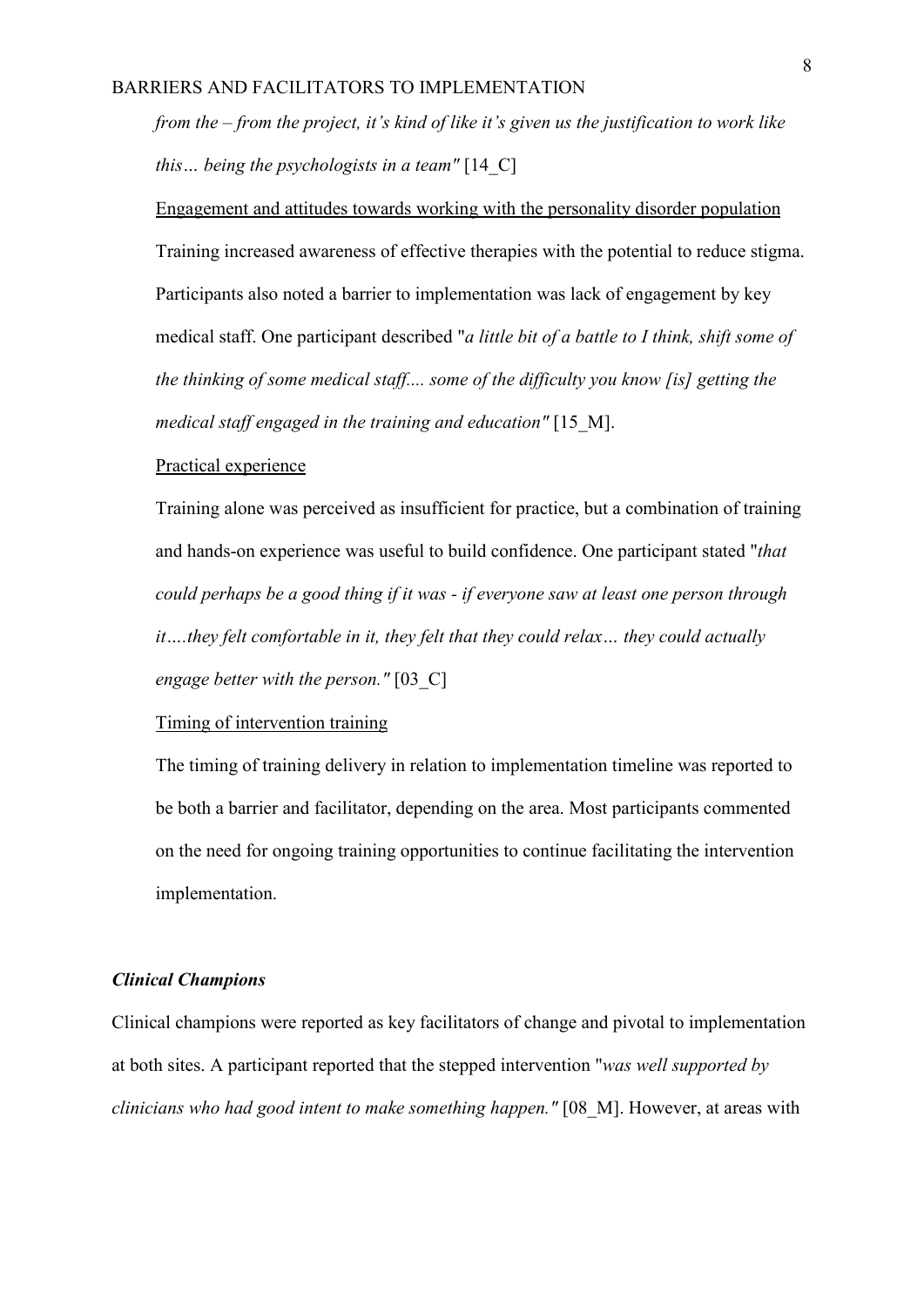limited support from management, champions were restricted from working within the flexible treatment model of the intervention.

### *Management Support*

Positive experiences of implementation were fostered by management support of clinician experience. As one participant remarked, "…*you know the managers were committed to making it work, they were just kind of leaving it up to us to, try and work out how to do it."* [14 C]. Conversely, a perceived lack of management support was a barrier. Lack of engagement of senior managers at site 1 resulted in a sense of isolation from clinicians and mangers actively implementing the intervention, where "*it had to get to the point where we just went and did it despite management, rather than with management."* [05\_M].

## *Governance*

Governance across both sites had an important impact on implementation. Three subthemes emerged describing relationship between governance and implementation.

#### Flexibility

Practitioners at site 2 consistently reported on how adapting the model to meet the needs of consumers and the service was vital in facilitating implementation; "*we took ownership of it very quickly. And we saw how it could work within our team, and within our sort of processes."* [16 M]. Conversely, at site 1 a lack of flexibility was a significant barrier to initially commencing implementation.

#### Perceptions of core business

Across both sites, conflicting opinions by staff about their role in working with people with personality disorders were evident. At site 1 this hampered implementation as the intervention was "*more seen as like an appendage rather than within the Health*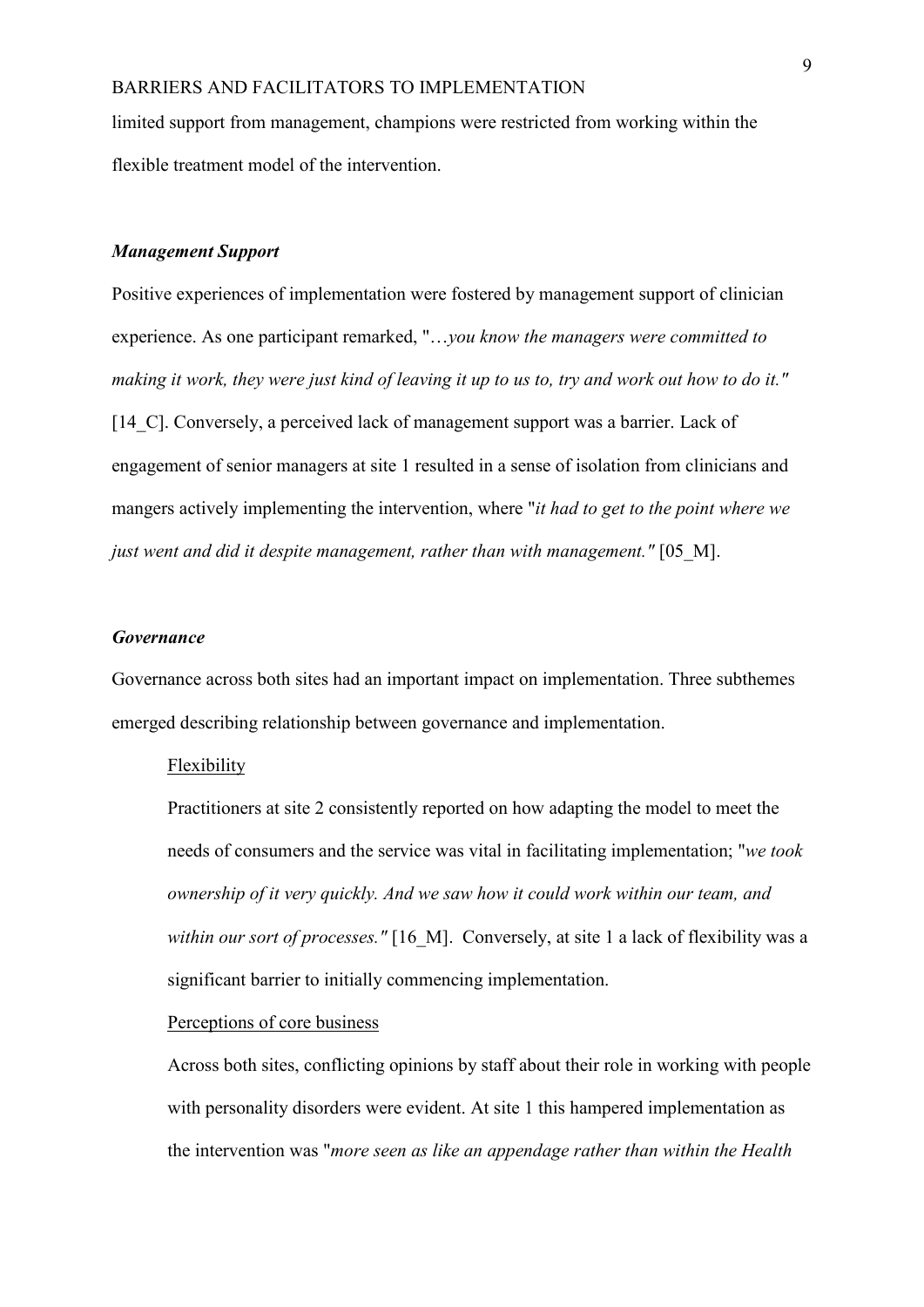*Service at times."* [10 M]. At site 2 descriptions of success and sustainability were most positive, including "*the system works pretty well here, that it's a little bit more just integrated into normal work practice than I think it is at other areas."* [03 C] High sensitivity to risk of harm

Governance within mental health services is focused on minimising risk of harm to clients. In implementing a crisis intervention, managers and clinicians were reluctant to diverge from this policy and staff members in acute teams were hesitant to increase their workload and take on additional risk. One manager reported "*clinicians would still refer to the clinic's acute care team. There was always… a barrier between the [stepped intervention] and the acute care team… Clinicians were frustrated by that and weren't happy to be holding risk like that"* [08 M].

## *Change Management*

Participants' perception of change management was an important indicator of implementation. At site 1, the absence of a plan for change lead to confusion from staff and management about goals and logistics of the implementation. One clinician remarked "*there was just some kind of friction, misunderstanding, feelings of why… bring in trainers in from outside, when they could've used their own people*." [07 C]. The size of the area and the level of management support appeared to impact perceptions of change management. At smaller, isolated areas the lack of a structured process of change did not impede implementation in the context of strong management support. However, at larger areas the presence or absence of a plan for change was an important factor contributing successful implementation.

#### *Feedback on outcomes*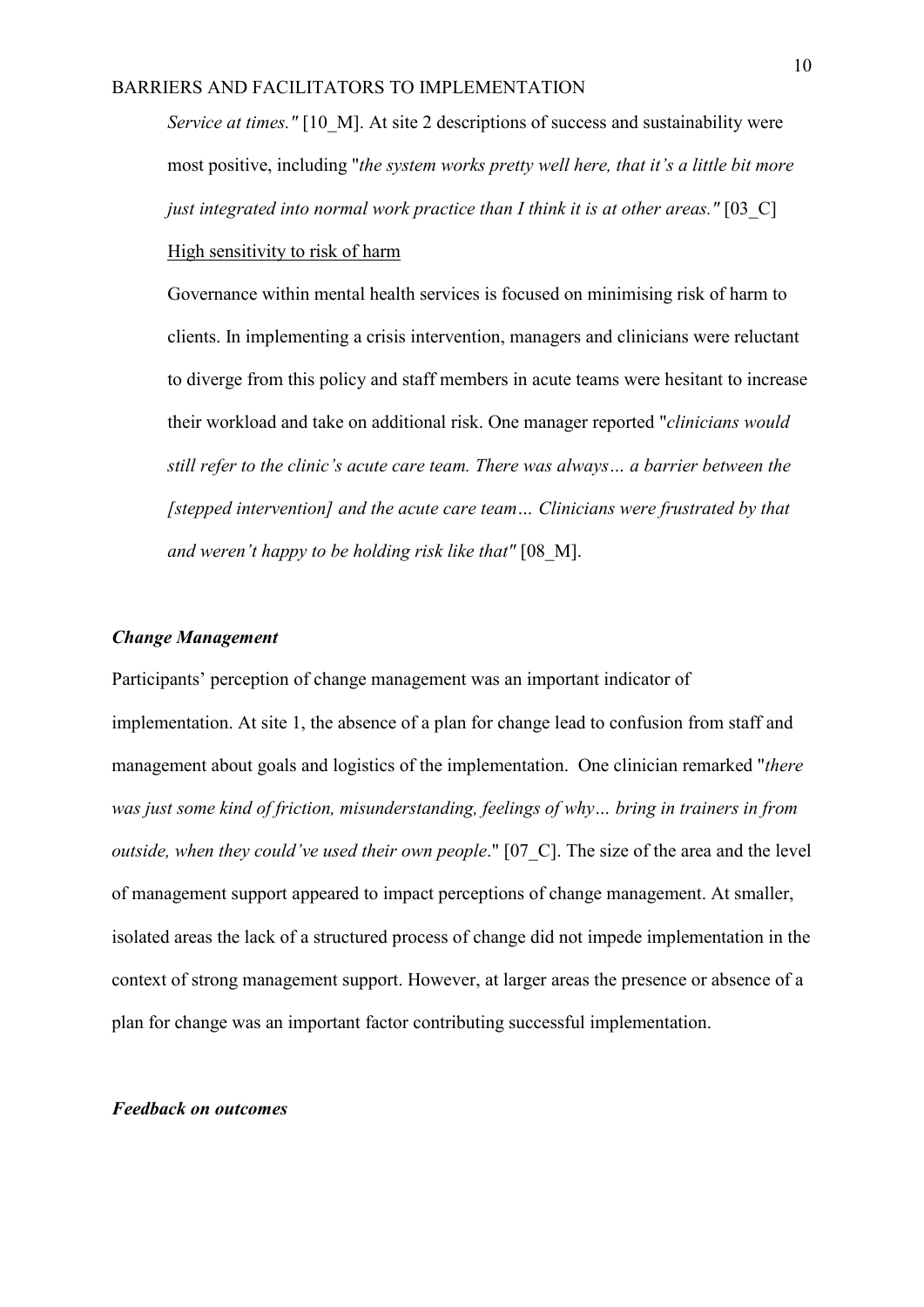Most participants commented on the importance of demonstrating outcomes for the intervention. One participant stated *"I think the demonstration of outcomes has been the best thing. You know these people would just keep going around and around for a long time without any change... just seeing people – [they] have you know two, three sessions and you don't hear from them again. It's good.*" [14 C]. Where outcomes were not communicated to the service providers, descriptions of implementation were poorer. For example, one manager commented "*I'm not saying I'm not positive towards the [stepped intervention], I just haven't seen any results. I've seen very few referrals, I've seen confusion, I've seen staff dwindle away*." [12\_M]

#### **Discussion**

This study aimed to explore the experiences of clinicians and managers implementing a stepped-care intervention for personality disorders in mental health settings. Qualitative interviews were used to identify barriers and facilitators of change. Site 1 was rated by researchers as having 'moderate' success of implementation with some use of intervention model, and Site 2 was rated as having 'good' implementation where the intervention was integrated into core service practice. Results of thematic analysis elicited six themes in relation to barriers and facilitators, including training, clinical champions, management, governance, change management, and feedback on client outcomes. Themes can be understood in terms of individual and organisational factors.

#### *Individual factors*

Experiences of both clinicians and managers indicated individual factors – including attitudes and beliefs – influence implementation. Training increased knowledge of psychological therapies. Training was not perceived by participants as resulting in changing attitudes,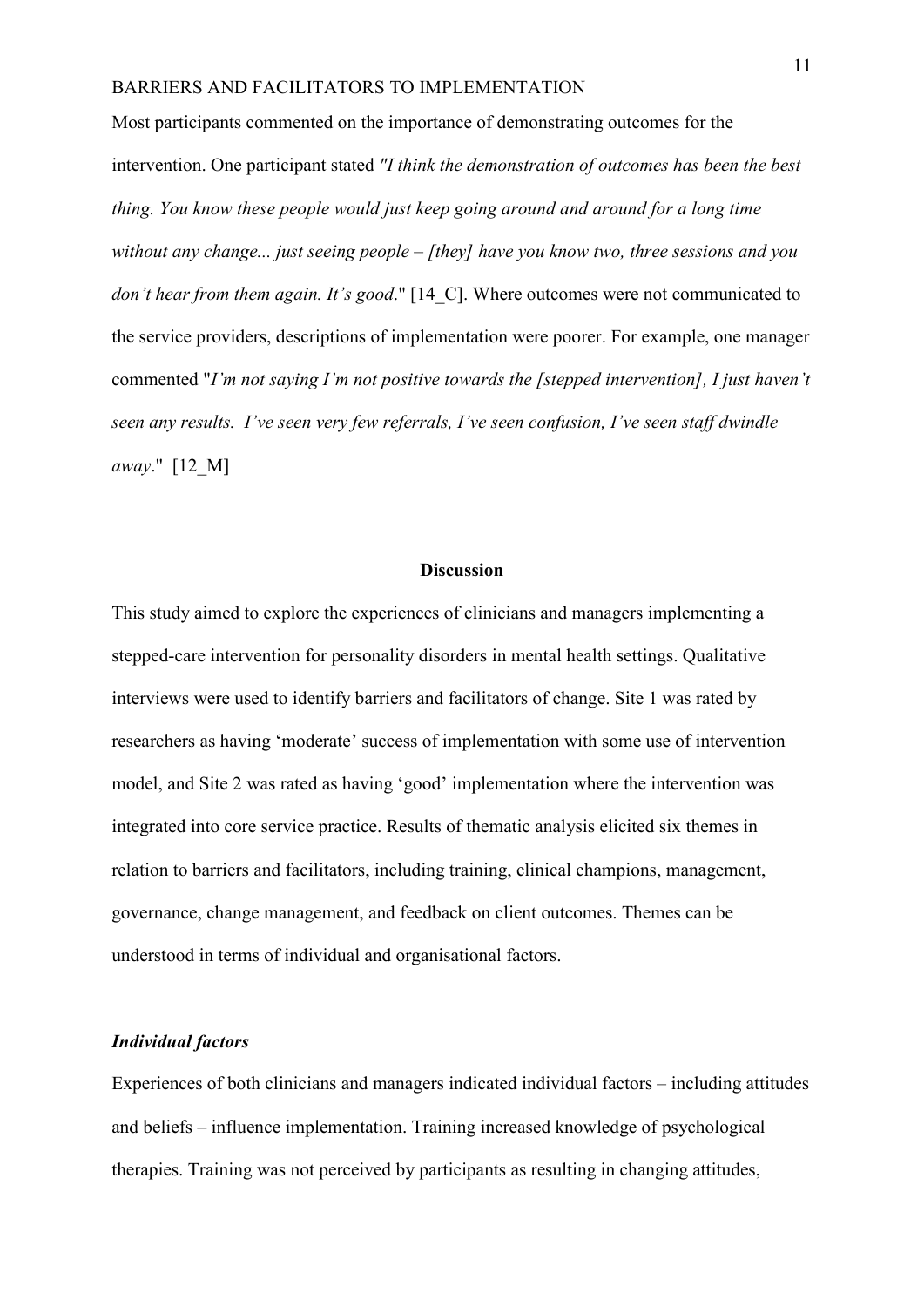however it was seen as an adjunct to hands-on-experience to increase familiarity and confidence in clinical practice (35). For clinicians with compassionate attitudes towards personality disorder, training did validate their experience and skills and acted as an incentive to continue change.

The presence of clinical champions was vital to implementation. Mental health services tend to have limited psychologically trained staff members, which is linked to poor implementation of psychological therapies in public mental health (36). The effect of service wide training which validates a psychological model and gives psychologically trained staff 'permission' to use psychological therapies may be invaluable to future implementation programs.

## *Organisational factors*

Organisational factors impacting on implementation were management support or leadership, governance, and organisational values and culture. At site 2 where clinicians experienced support from senior managers, they felt supported in their work and described more successful implementation outcomes. Effective leadership encouraged engagement and confidence to work with the population. A leadership style focused on understanding staff needs is useful for implementation of personality disorder interventions. This is consistent with findings that a transformational leadership approach promotes positive attitudes among staff (37, 38), and can predict more openness to innovation during implementation of evidence based treatments (39). At site 1 participants reported the perception that people with personality disorders should be treated by specialist treatment programs and not by services more generally within a stepped care approach. This culture resulted in a lack of engagement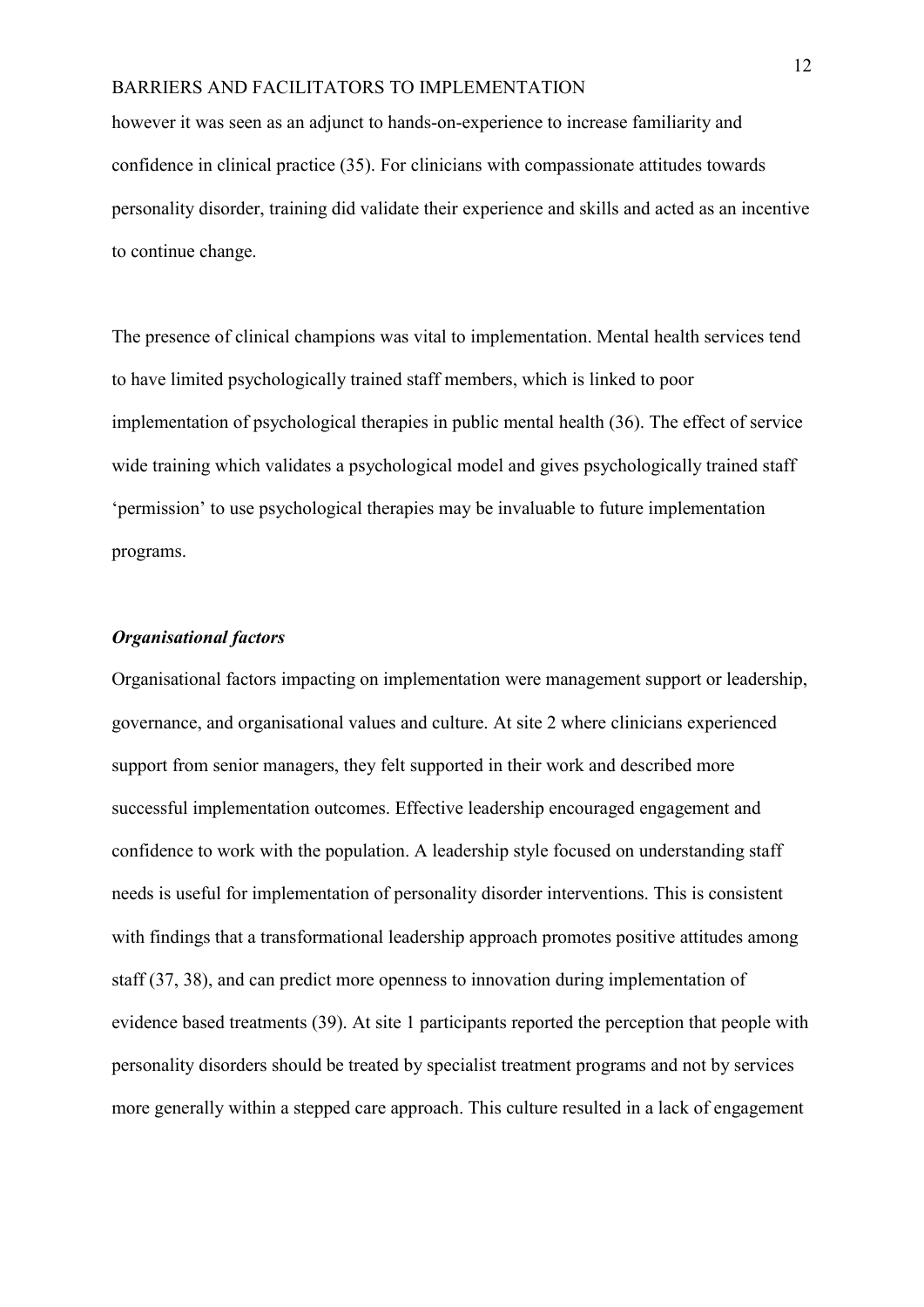with change, ineffective policy development, and ultimately poor implementation. Understanding the culture of the organisation is vital to appropriately facilitate change (40).

Clinical governance was perceived by some participants as a barrier due to conflicting opinions and organisational policies. Conversely, for other areas, formalised policy facilitated implementation by distilling referral pathways and clinician support structures. Flexibility in the application of clinical governance appeared to be the most important theme regarding governance.

Organisational experience in change management was reported as lacking at site 1. Implementation was perceived as chaotic and unplanned and managers reported feeling unskilled and unprepared for effecting change within the health setting. In this context, managers appeared to impede change by not committing adequate resources to the implementation which resulted in clinicians becoming over-burdened and limited success of implementation (41). Organisations should train managers and staff in implementation frameworks and relevant change theory, so they are better able to influence the implementation process (42).

Perceptions of the outcomes of implementing the change were important for engaging in and sustaining implementation. Feedback on intervention outcomes provided evidence for the change which prompted action towards change. The importance of transparent outcomes is consistent with models of change (40) and considering the positive experience of informal feedback, future implementation programs may benefit from incorporating overt evaluation and dissemination plans.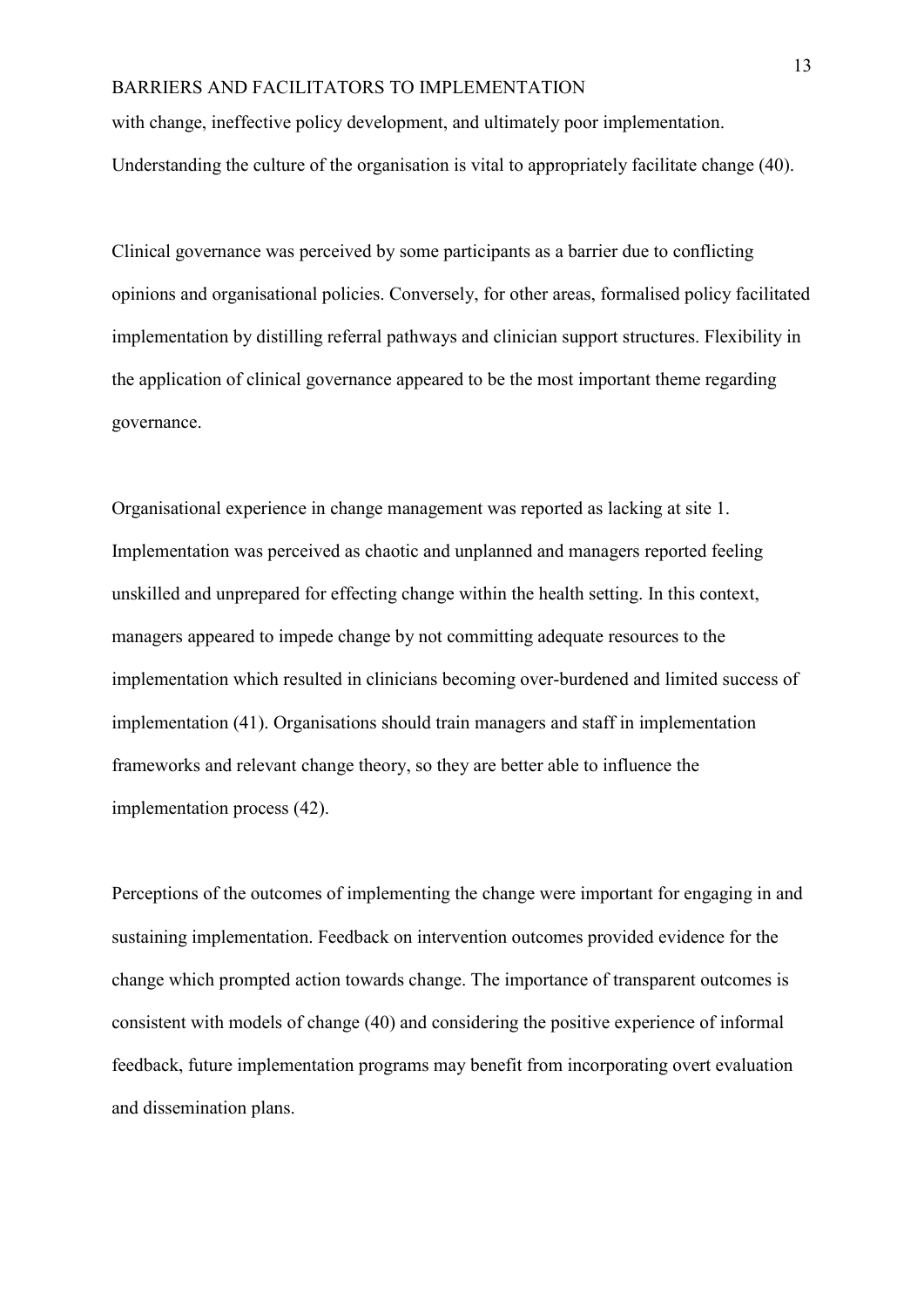A number of limitations are relevant to this research. Firstly, the sample size of this study was small, limiting generalisability of the findings. Future studies could employ alternate statistical methods to capture a wider breadth of experiences. Secondly, the IPA method is limited as individual experiences are not necessarily an accurate representation of the experiences of a sample (43). Additionally, the sampling technique may have resulted in a selection of those with the most positive experiences of change. However as negative experiences were also reported, it is likely selection and positive reporter bias was minimal.

#### **Conclusions**

This study highlights a number of issues relevant to clinical practice. Most importantly, the study found mental health services have the capacity to implement stepped therapeutic interventions for personality disorders. Further, it provided an opportunity to improve understanding with regard to the key factors for success in implementing such strategies. Management support appeared to be the most important factor, but when not available, experience of training and the role of champions facilitated change in health settings. Demonstration of the impact of change was vital for continued engagement in implementation. Based on these findings implementation processes could be refined to focus on five key factors for success; (1) clear and accountable leadership commitment at the level of senior clinical staff and (2) establishing and supporting clinical governance outlining clinical pathways to specific treatment clinics and (3) clinician support structure. Further important aspects include (4) ensuring sufficient penetration of training to all staff, including ongoing training opportunities, and (5) training managers and senior clinical staff or clinical champions on how change occurs and factors associated with success or barriers and development of prospective plans for evaluating and disseminating outcomes of implementation. This study aids in understanding how to implement evidence-based practices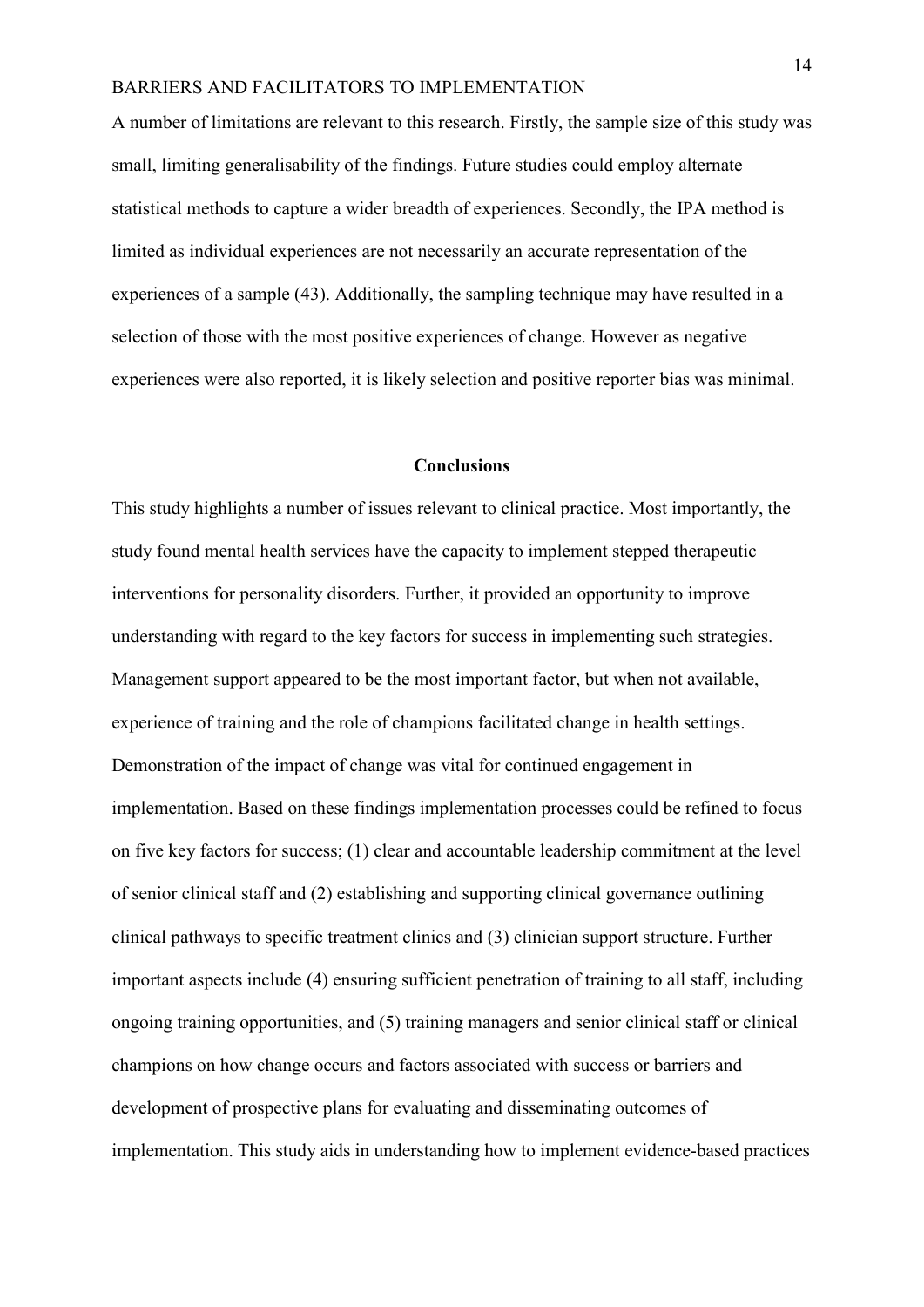in real world settings for a challenging population. Further research is needed to continue closing the gap between research and practice, thus giving help-seeking individuals with BPD the best possible treatment for their individual level of need.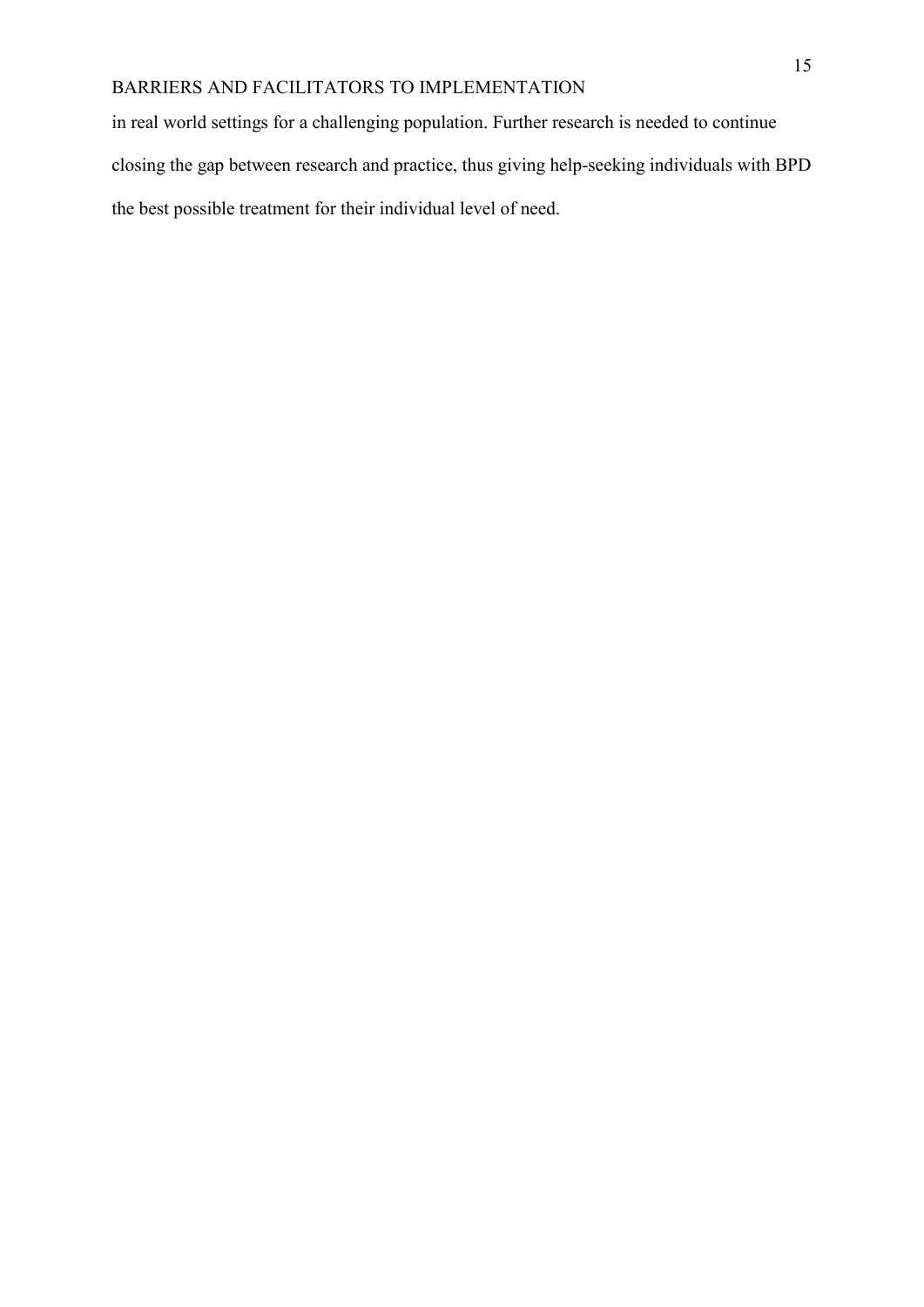#### **References**

1. Tyrer P, Mulder R, Crawford M, Newton-Howes G, Simonsen E, Ndetei D, et al. Personality disorder: a new global perspective. *World Psychiatry*. 2010;9(1):56-60.

2. Jackson HJ, Burgess PM. Personality disorders in the community: A report from the Australian National Survey of Mental Health and Wellbeing. *Soc Psychiatry and Psychiatr Epidemiol*. 2000;35(12):531-8.

3. Korzekwa MI, Dell PF, Links PS, Thabane L, Webb SP. Estimating the prevalence of borderline personality disorder in psychiatric outpatients using a two-phase procedure. *Compr Psychiatry*. 2008;49(4):380-6.

4. Zimmerman M, Rothschild L, Chelminski I. The prevalence of DSM-IV personality disorders in psychiatric outpatients. *Am J Psychiatry*. 2005;162(10):1911-8.

5. Leontieva L, Gregory R. Characteristics of patients with borderline personality disorder in a state psychiatric hospital. *J Pers Disord*. 2013;27(2):222-32.

6. Lewis KL, Fanaian M, Kotze B, Grenyer BF. Mental health presentations to acute psychiatric services: 3-year study of prevalence and readmission risk for personality disorders compared with psychotic, affective, substance or other disorders. *BJPsych Open*. 2019;5(1). 7. American Psychiatric Association. *Diagnostic and statistical manual of mental disorders* 

*(DSM-5)*. Washington, D.C: American Psychiatric Pub; 2013.

8. Sansone RA, Farukhi S, Wiederman MW. Utilization of primary care physicians in borderline personality. *Gen Hosp Psychiatry*. 2011;33(4):343-6.

9. Bender DS, Dolan RT, Skodol AE, Sanislow CA, Dyck IR, McGlashan TH, et al.

Treatment utilization by patients with personality disorders. *Am J Psychiatry*.

2001;158(2):295-302.

10. Shaikh U, Qamar I, Jafry F, Hassan M, Shagufta S, Odhejo YI, et al. Patients with borderline personality disorder in emergency departments. *Front Psychiatry*. 2017;8:136.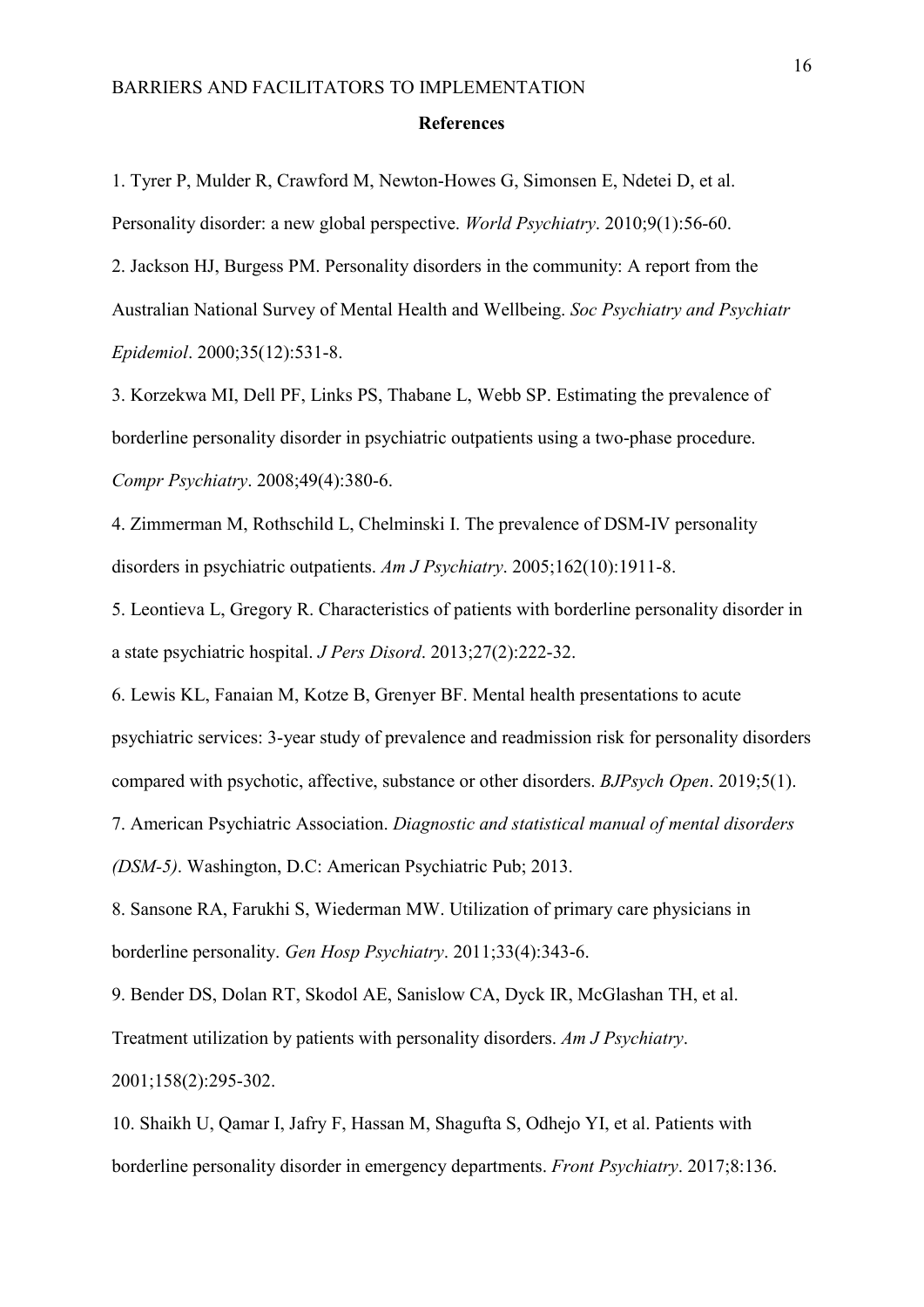11. Paris J. Is hospitalization useful for suicidal patients with borderline personality disorder? *J Pers Disord*. 2004;18(3):240-7.

12. Meuldijk D, McCarthy A, Bourke ME, Grenyer BF. The value of psychological treatment for borderline personality disorder: Systematic review and cost offset analysis of economic evaluations. *PloS One*. 2017;12(3):e0171592.

13. Fanaian M, Lewis KL, Grenyer BF. Improving services for people with personality disorders: Views of experienced clinicians. *Int J Ment Health Nurs*. 2013;22(5):465-71.

14. Cristea IA, Gentili C, Cotet CD, Palomba D, Barbui C, Cuijpers P. Efficacy of psychotherapies for borderline personality disorder: A systematic review and meta-analysis. *Jama Psychiatry*. 2017;74(4):319-28.

15. Choi-Kain LW, Albert EB, Gunderson JG. Evidence-based treatments for borderline personality disorder: Implementation, integration, and stepped care. *Harv Rev Psychiatry*. 2016;24(5):342-56.

16. Ng FY, Bourke ME, Grenyer BFS. Recovery from borderline personality disorder: a systematic review of the perspectives of consumers, clinicians, family and carers. *PloS One*. 2016;11(8):e0160515.

17. Miller CE, Lewis KL, Huxley E, Townsend ML, Grenyer BFS. A 1‐year follow‐up study of capacity to love and work: What components of borderline personality disorder most impair interpersonal and vocational functioning? *Personal Mental Health*. 2018;12(4):334- 44.

18. Paris J. Stepped care and rehabilitation for patients recovering from borderline personality disorder. *J Clin Psychol*. 2015;71(8):747-52.

19. Grenyer BFS. An integrative relational step-down model of care: The Project Air strategy for personality disorders. *The ACPARIAN*. 2014;9:8-13.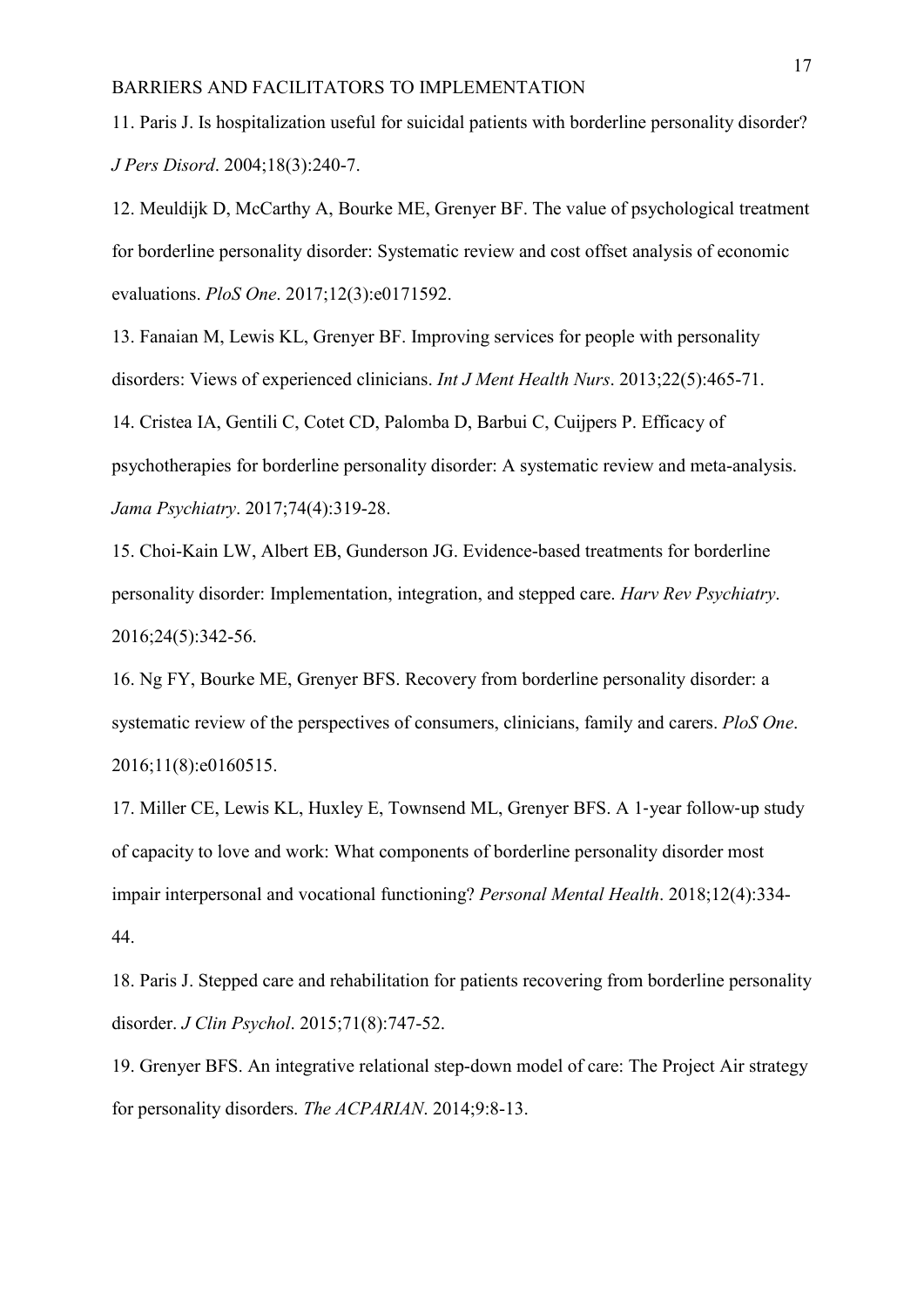20. Paris J. Stepped care: An alternative to routine extended treatment for patients with borderline personality disorder. *Psychiatr Serv*. 2013;64(10):1035-7.

21. Fleischmann A, Bertolote JM, Wasserman D, De Leo D, Bolhari J, Botega NJ, et al. Effectiveness of brief intervention and contact for suicide attempters: A randomized controlled trial in five countries. *Bull World Health Org*. 2008;86:703-9.

22. Greenfield B, Larson C, Hechtman L, Rousseau C, Platt R. A rapid-response outpatient model for reducing hospitalization rates among suicidal adolescents. *Psychiatr Serv*. 2002;53(12):1574-9.

23. Rotheram-Borus MJ, Piacentini J, Cantwell C, Belin TR, Song J. The 18-month impact of an emergency room intervention for adolescent female suicide attempters. *J Consult Clin Psychol*. 2000;68(6):1081.

24. Grenyer BF, Lewis KL, Fanaian M, Kotze B. Treatment of personality disorder using a whole of service stepped care approach: A cluster randomized controlled trial. *PloS One* 13:e0206472, 2018

25. Project Air Strategy for Personality Disorders. *Brief intervention manual for personality disorders*. Wollongong: University of Wollongong, Illawarra Health and Medical Research Institute, 2015

26. Grenyer BFS. Improved prognosis for borderline personality disorder. *Med J Aust*. 2013;198:464-5.

27. National Health and Medical Research Council. *Clinical practice guideline for the management of borderline personality disorder*. Melbourne: NHMRC; 2012.

28. Proctor EK, Landsverk J, Aarons G, Chambers D, Glisson C, Mittman B. Implementation research in mental health services: An emerging science with conceptual, methodological, and training challenges. *Adm Policy Ment Health*. 2009;36(1):24-34.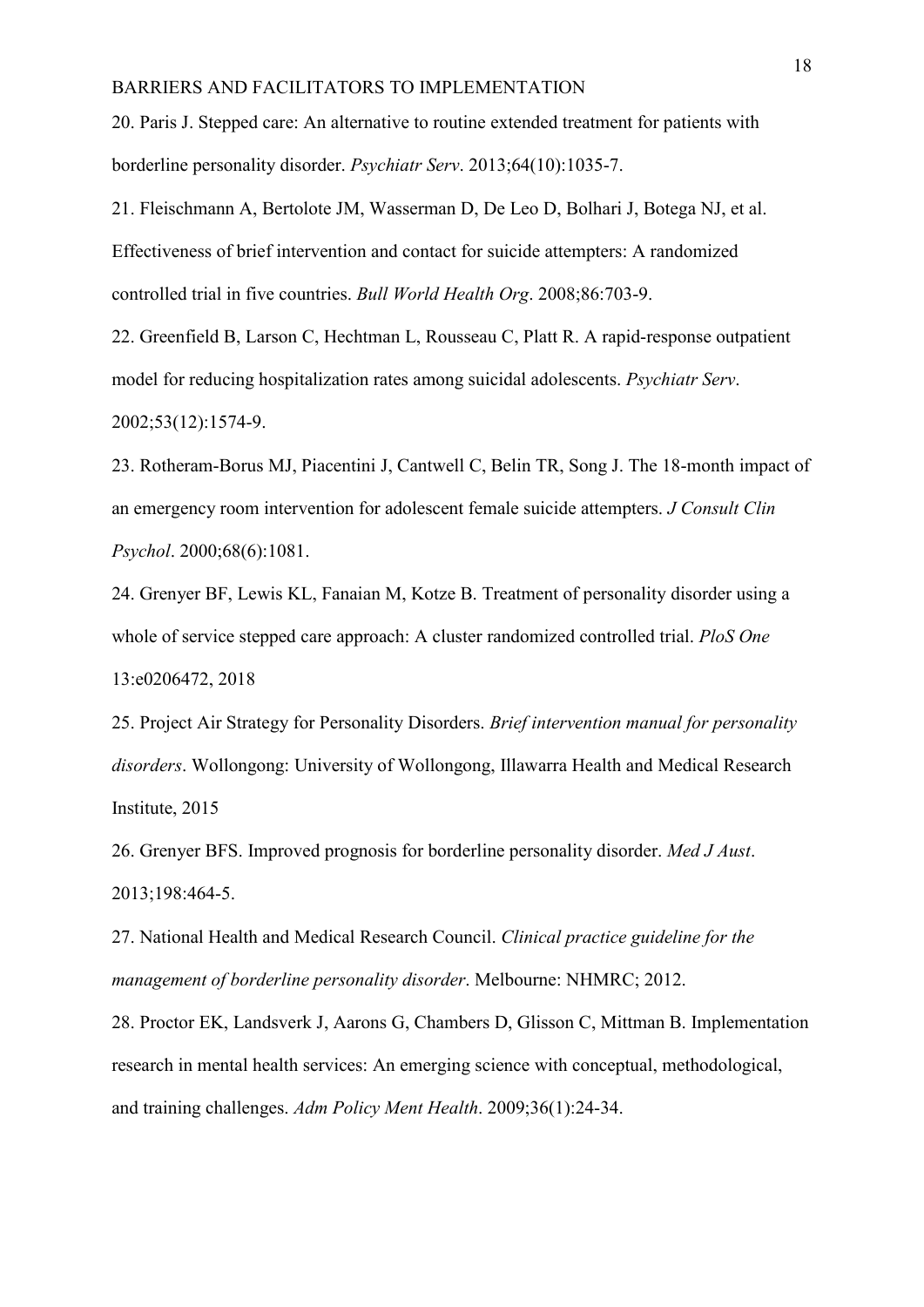29. Powell BJ, Waltz TJ, Chinman MJ, Damschroder LJ, Smith JL, Matthieu MM, et al. A refined compilation of implementation strategies: Results from the Expert Recommendations for Implementing Change (ERIC) project. *Implement Sci*. 2015;10(1):21.

30. O'Brien BC, Harris IB, Beckman TJ, Reed DA, Cook DA. Standards for reporting qualitative research: A synthesis of recommendations. *Acad Med*. 2014;89(9):1245-51.

31. Smith JA, Osborn M. Interpretative phenomenological analysis. In: Breakwell GM,

editor. Doing Social Psychology Research. Leicester, Englang: British Psychological Society, Blackwell Publishing; 2004. p. 229-54.

32. Patton MQ. *Qualitative research and evaluation methods*. California: Sage Publications; 2002.

33. Castleberry A. NVivo 10 [software program]. Version 10. QSR International; 2012. *American Journal of Pharmaceutical Education*. 2014;78(1).

34. Braun V, Clarke V. Using thematic analysis in psychology. *Qual Res Psychol*. 2006;3(2):77-101.

35. Liebman RE, Burnette M. It's not you, it's me: An examination of clinician-and clientlevel influences on countertransference toward borderline personality disorder. *Am J Orthopsychiatry*. 2013;83(1):115.

36. Hulbert C, Thomas R. Public sector group treatment for severe personality disorder: A 12-month follow-up study. *Australas Psychiatry*. 2007;15(3):226-31.

37. Alimo-Metcalfe B, Alban-Metcalfe J. Leadership: Time for a new direction? *Leadership*. 2005;1(1):51-71.

38. Aarons GA. Transformational and transactional leadership: Association with attitudes toward evidence-based practice. *Psychiatr Serv*. 2006;57(8):1162-9.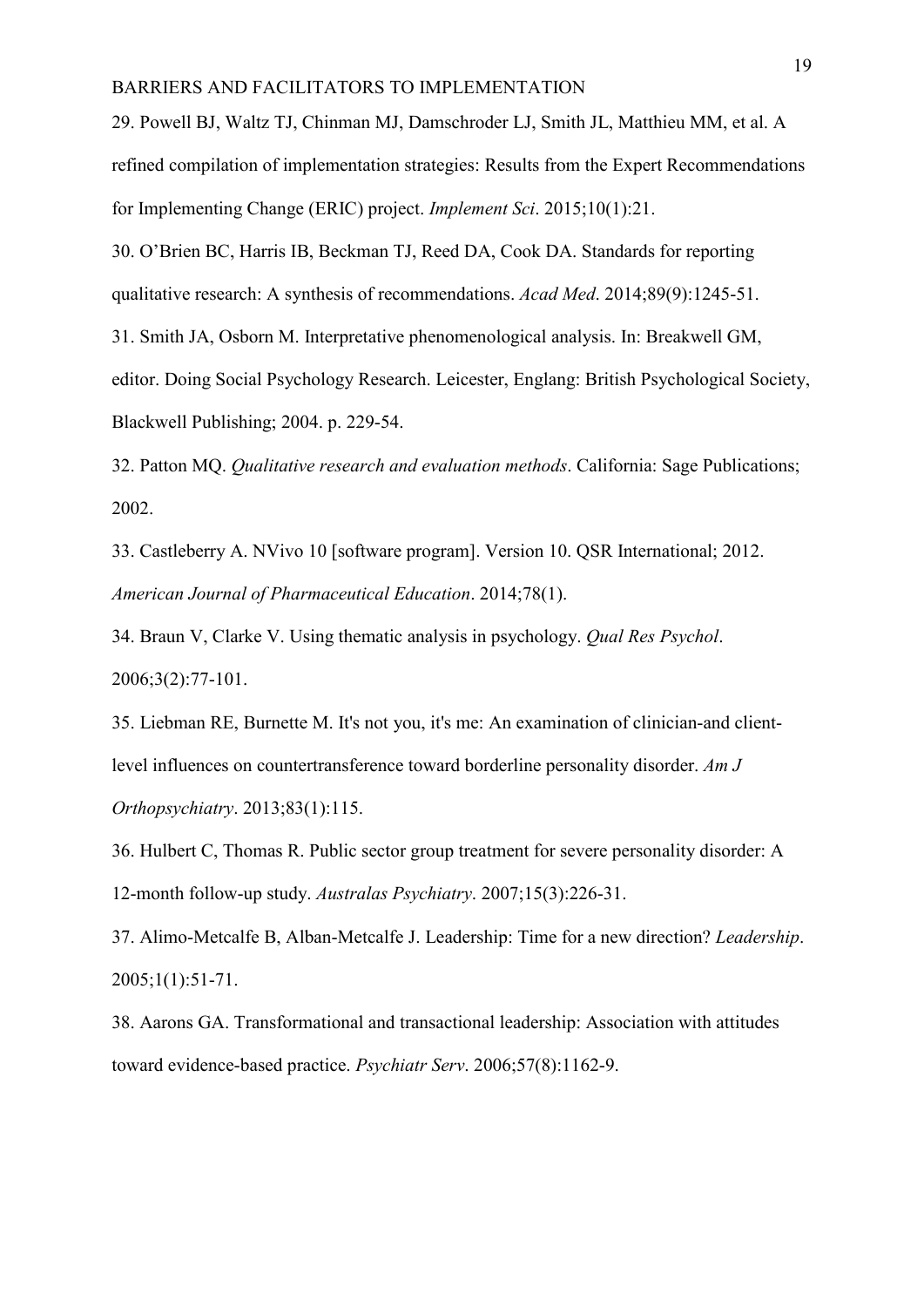39. Aarons GA, Sommerfeld DH. Leadership, innovation climate, and attitudes toward evidence-based practice during a statewide implementation. *J Am Acad Child Psychiatry*. 2012;51(4):423-31.

40. Kitson AL, Rycroft-Malone J, Harvey G, McCormack B, Seers K, Titchen A. Evaluating the successful implementation of evidence into practice using the PARiHS framework: Theoretical and practical challenges. *Implement Sci*. 2008;3(1):1.

41. O'Connor N, Kotze B, Vine R, Patton M, Newton R. The emperor's edicts stop at the village gate. *Australas Psychiatry*. 2012;20(1):28-34.

42. Graham ID, Logan J, Harrison MB, Straus SE, Tetroe J, Caswell W, et al. Lost in knowledge translation: Time for a map? *J Contin Educ Health Prof*. 2006;26(1):13-24.

43. Pringle J, Drummond J, McLafferty E, Hendry C. Interpretative phenomenological analysis: A discussion and critique. *Nurse Res*. 2011;18(3):20-5.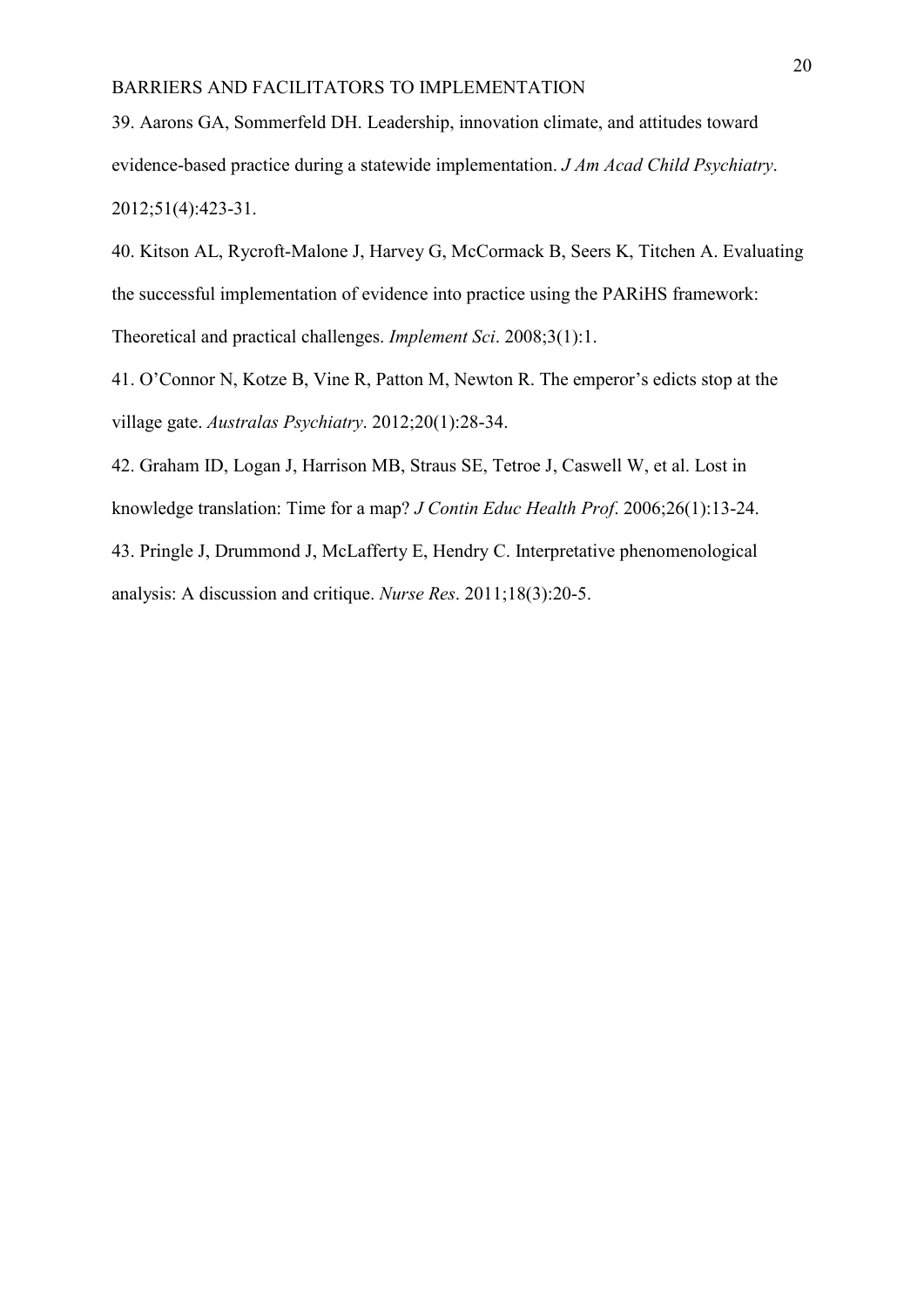## **Tables**

 $\overline{\phantom{a}}$ 

Table 1

*Demographic and Clinical Variables of Participants (N=21)*

| Variable                         | N  | $\frac{0}{0}$ |  |  |
|----------------------------------|----|---------------|--|--|
| Profession                       |    |               |  |  |
| Psychologist                     | 12 | 57.2          |  |  |
| <b>Nurse</b>                     | 3  | 14.2          |  |  |
| Psychiatrist                     |    | 4.8           |  |  |
| Occupational Therapist           | 3  | 14.2          |  |  |
| Social Worker                    | 2  | 9.5           |  |  |
| Current Role                     |    |               |  |  |
| Clinician                        | 13 | 61.9          |  |  |
| Manager                          | 7  | 33.3          |  |  |
| Clinician and Manager            |    | 4.8           |  |  |
| Attended implementation training |    |               |  |  |
| Yes                              | 20 | 100           |  |  |
| Nο                               |    |               |  |  |

## Table 2

*Statements from Participants on their Perception of Implementation Success*

| Rating   | <b>Site</b> | N  | <b>Description</b>                                            |
|----------|-------------|----|---------------------------------------------------------------|
| Moderate | -1          | 10 | "The mental health service doesn't $-$ hasn't really changed  |
|          |             |    | its policy around, seeing personality disorders as a serious  |
|          |             |    | mental illness". $[12 \text{ M}]$                             |
|          |             |    | "I don't believe the fintervention] is working. I don't think |
|          |             |    | we are capturing enough people." [12 M]                       |
| Good     | 2           | 11 | "there [are] clear strategies and people are seeing that      |
|          |             |    | they are having a really good impact." [14 $\text{C}$ ]       |
|          |             |    | "we're running five appointments a week putting them          |
|          |             |    | <i>through this different pathway, actually, frees up the</i> |
|          |             |    | access." $[16 \text{ M}]$                                     |
|          |             |    | "It's increasingly becoming embedded in the culture, I        |
|          |             |    | think." $[21 \ C]$                                            |
|          |             |    |                                                               |